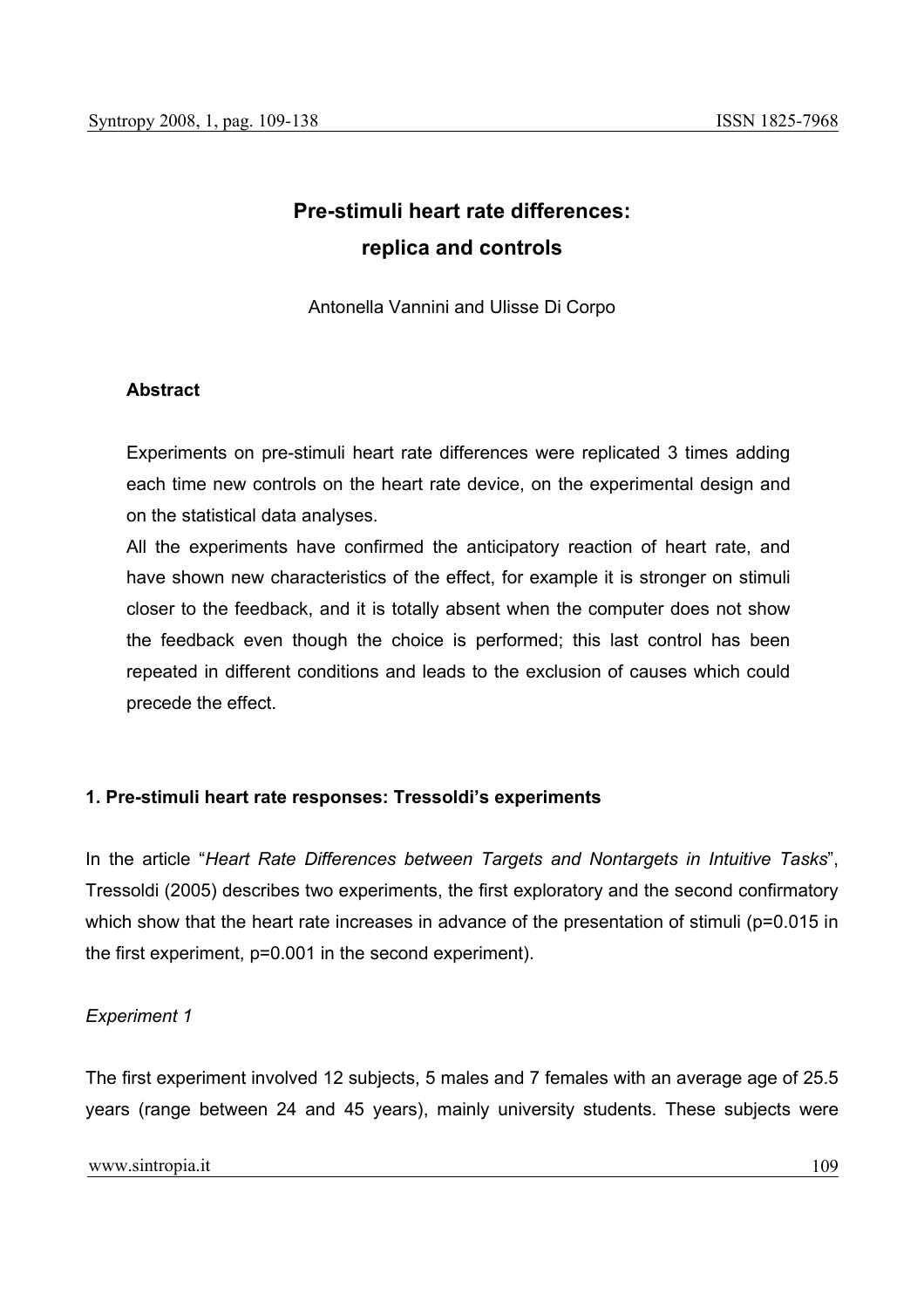asked to participate in a computerized trial which was based on the ability of guessing. The participants were asked to sit on a comfortable chair in front of a computer monitor; on their left hand was applied a device connected to an apparatus which detected the heart rate. All the subjects had been previously informed of the progression of events, and that the sequence of the pictures which would be shown was random. Their task was to guess which picture would be selected by the computer as a target. Each trial consisted of 3 phases:

- 1. in the presentation phase 4 pictures (landscapes, animals, monuments) were shown for about 10 seconds, and heart rate data was collected;
- 2. in the choice phase the simultaneous presentation of all four pictures followed. At this point the subject had to guess the target picture.
- 3. As soon as the choice of the subject was made the computer performed its choice, using a random algorithm, and selected one of the four pictures and showed it on the monitor.

Data acquisition and the correct functioning of the heart rate measuring apparatus was monitored by a research assistant with his or her back to the participant. Owing to the automation of the target selection, the assistant could not suggest anything to the subject. The experiment ended after 20 trials.

The results of this first experiment show a statistically significant difference between the heart rate measured, during the presentation phase, in association with target and non targets images:

- *Target* pictures are those which are selected (using a random procedure) by the computer after the expression of the choice of the subject.
- *Non target* pictured are those which are not selected by the computer.

Before interpreting the results, the authors wanted to repeat the experiment on 12 other subjects, in order to exclude that the results of this first experiment could be a consequence of statistical artifacts.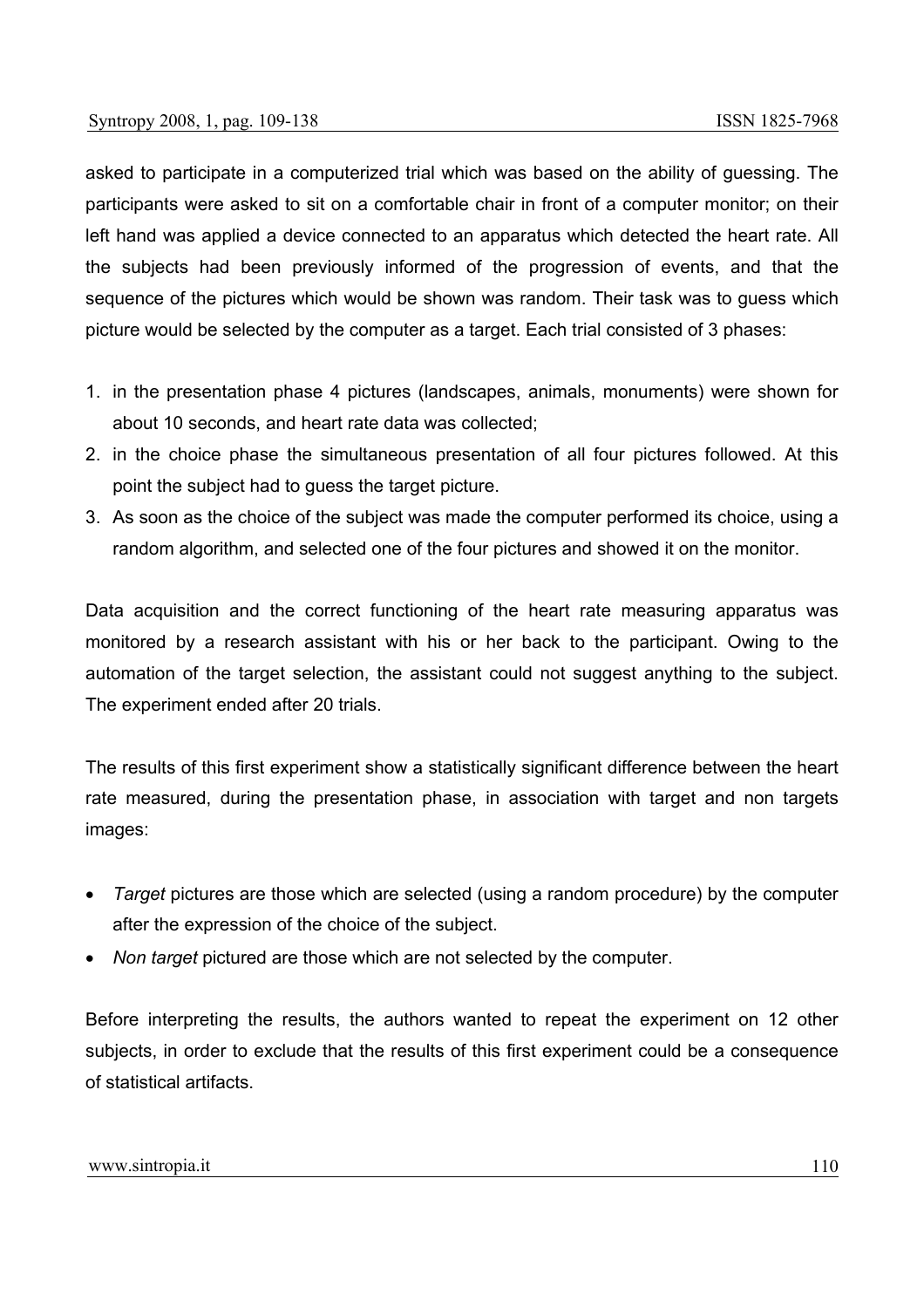#### *Experiment 2*

The second experiment involved 12 subjects, 5 males and 7 females, average age 25.3 (range 23-48 years). Also this second experiment, identical to the first one, shows a statistically significant difference in the heart rate when target and non target pictures are chosen.

#### *Discussion of the results*

Table 1 shows the heart rate frequencies measured in the two different experiments when observing target and non targets pictures.



*Table 1 – results obtained by Tressoldi* 

The results obtained in the second experiment confirm the heart rate differences between target and non target pictures, which had been observed in the first experiment. The probability that the observed results may be a consequence of statistical artifacts, even if always present, may be considered low because of the concordant findings of the exploratory and the confirmatory experiments, and the use of the bootstrap procedure which forms new groups of 12 subjects, combining 6 subjects from the first experiment with 6 subjects from the second experiment, and which has always produced statistically significant results.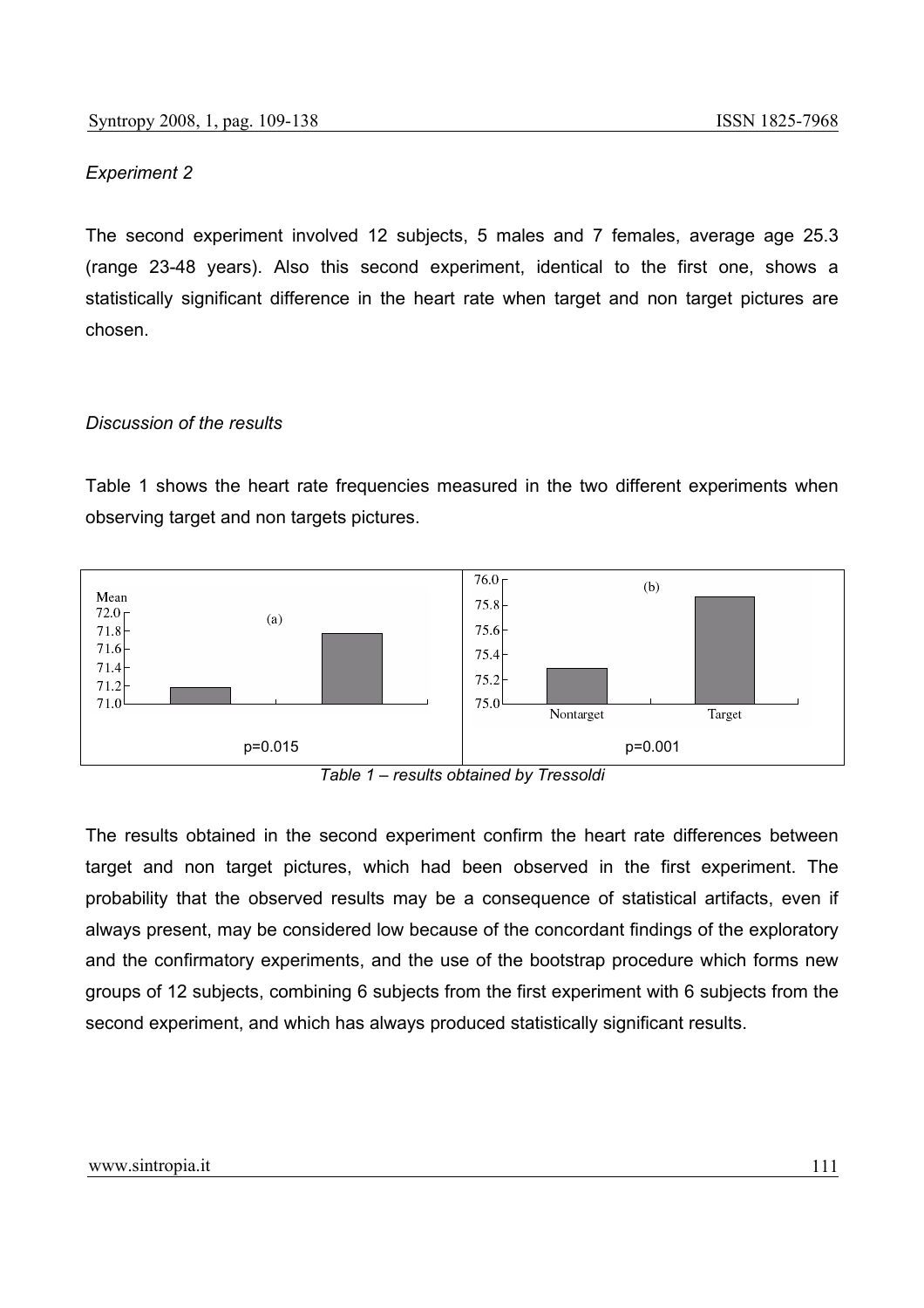Tressoldi concluded that with this simple procedure it has been possible to see a slight, but significant, anticipatory change in the heart rate, depending on the nature of stimuli (target or non target), even though the choice performed by the subjects was totally random. In both the experiments, the number of guessed targets was equal to the quota expected by pure chance: 5 targets every 20 trials. Even though the sample is limited (altogether 24 subjects), 20 trials were carried out for each subject, enabling to underline even small differences between targets and non targets.

#### **2. Replica of Tressoldi experiments - preparation of the experiments**

The first attempts to replicate Tressoldi's experiments started in the month of November 2007. The initial obstacle was that of the heart rate measuring device. Producers and distributors of laboratory devices have been contacted, but all the products used built-in software which did not satisfy the synchronization requirements of the experiment. Furthermore the producers of these devices did not agree to provide the software keys which would have allowed the development of personalized software and the direct acquisition of heart rate data from the serial port. The laboratory devices which have been assessed presented always these limits: proprietary software which did not allow to access directly the device. In order to try to overcome this limit a laboratory in North Italy sent some devices, but in all cases the impossibility to establish a satisfactory synchronization between the device and the images which were presented on the PC monitor was assessed.

Professor Tressoldi was contacted and he confirmed the same difficulty. In his department in Padua (Italy) the problem was solved by a technician who himself build the heart rate devices. This solution was not possible in the department of psychology in the University of Rome.

In December 2008 the assessment was extended to devices used outside the experimental laboratories, in the field of sports training. Most devices showed the following limits:

1. the heart rate measurement is stored in a wrist watch, using in this way a different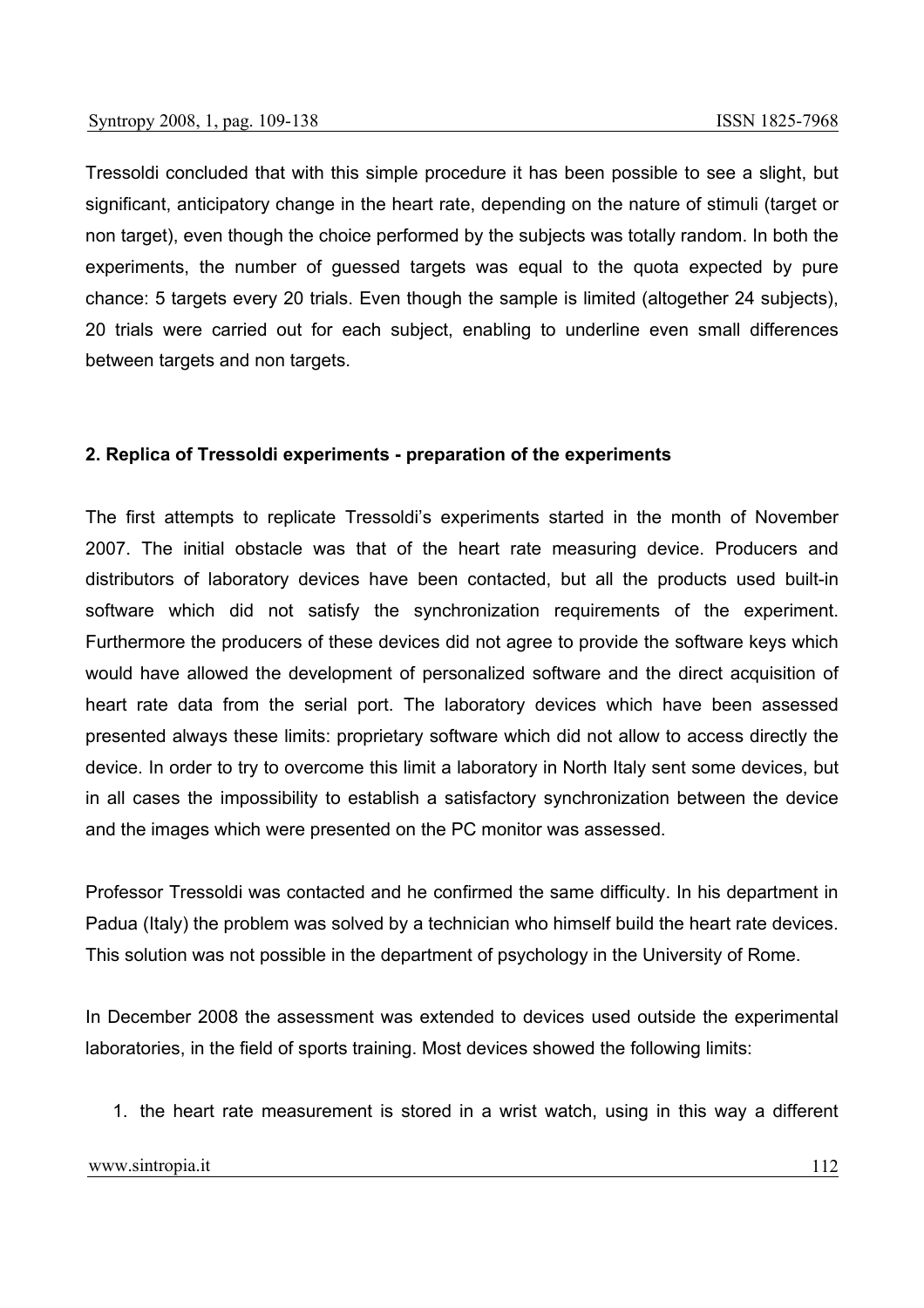clock from the one used to conduct the experiment;

- 2. the information is stored without any compensation of the delay due to the measurement;
- 3. some devices showed errors in the measure.

After a long evaluation, the "home training" device produced by SUUNTO (www.suunto.com), was chosen. This system includes a thorax belt for measuring heart rate parameters, and a USB interface (PC-POD) which receives these measurements by radio, using digital coded signals (which eliminate any possibility of interference) directly on the PC on which the experiment is carried out, using in this way the same clock of the experiment.



*Tab. 2 - SUUNTO Heart rate monitor consisting of a thorax belt and a USB radio receiver* 

The SUUNTO heart monitor device measures the heart frequency every second and saves this information in a file associated with the exact time (year, month, day, hour, minute and second). The measurement is relative to the average value during the second and is saved compensating the delay due to the time which is necessary to perform the measurement and to process the information. The heart rate date, saved in the file, is therefore perfectly synchronized with the measurement performed. The heart rate information is saved as an integer number, without any decimal values.

The SUUNTO "home training" device has been developed in order to monitor sports training activities and can be used in the most extreme conditions, for example underwater. It does not require the use of gel in order to conduct the signal and its use is extremely simple.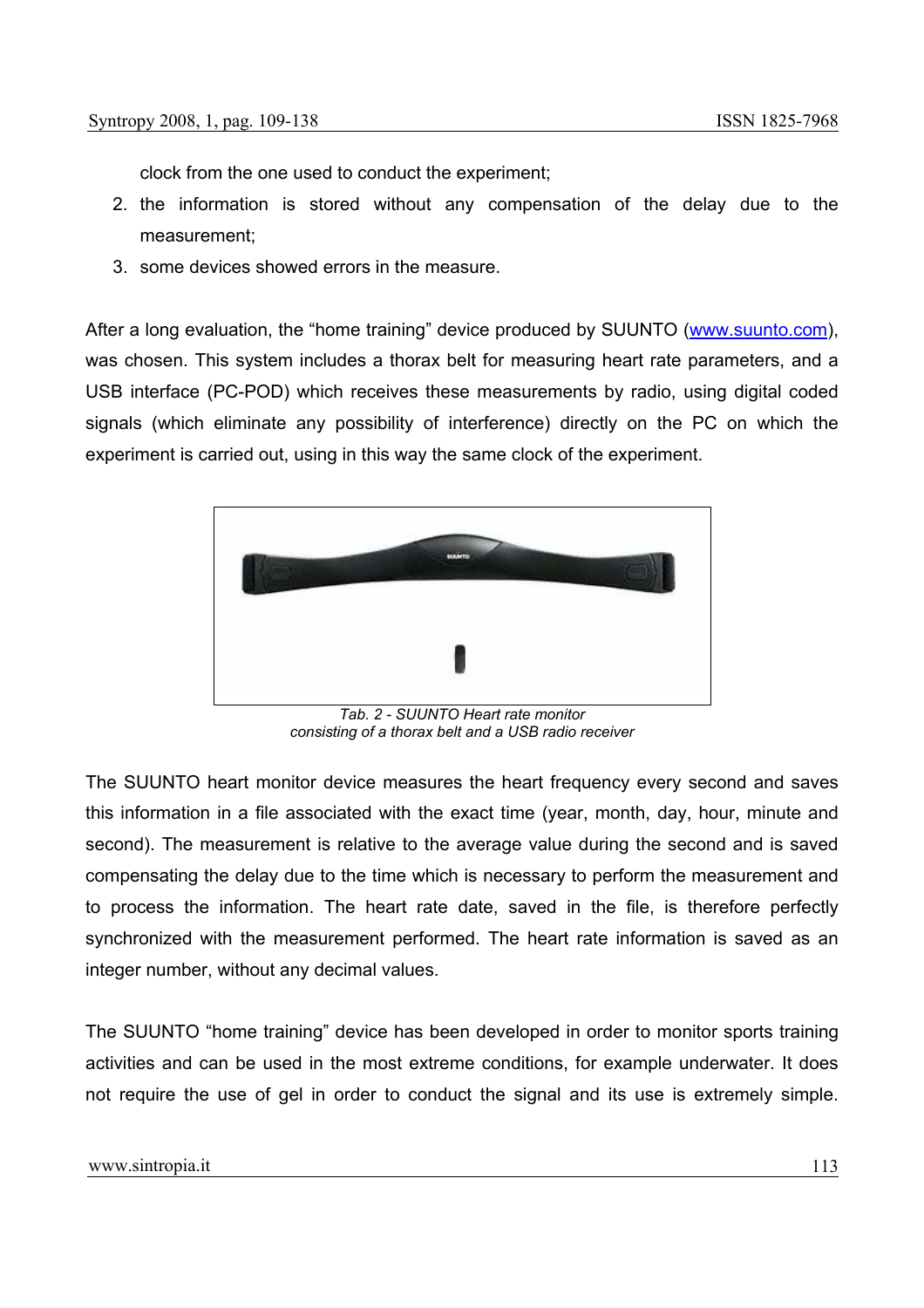Consequently it does not require the presence of an assistant in the same room in which the experiment is carried out. The only limit was observed in cold climates; the impossibility to measure the heart rate parameter was observed in some subjects. These subjects were excluded from the sample.

## *- Behavior of the SUUNTO heart rate device*

Before starting the experiments the synchronization of the SUUNTO heart rate device with the clock of the PC was assessed. The heart rate information is shown in "real time" on the PC monitor and it is also saved in a file:

- 1. *In real time on the PC monitor*. In this modality it was observed that (tab. 3):
	- A. When the signal is deactivated (moving the device away from the chest of the subject, point A) the measurement disappears after 5 seconds;
	- B. When the signal is reactivated (moving the device back on the chest of the subject, point B) the measurement reappears after 2 seconds.



*Tab. 3 – Behavior of SUUNTO heart rate measurements on the PC monitor* 

- 2. *Data saved in the file.* In this modality it was observed that (tab. 4):
	- A. When the signal is deactivated (moving the device away from the chest of the subject, point A) the last measurement is kept for 3 seconds;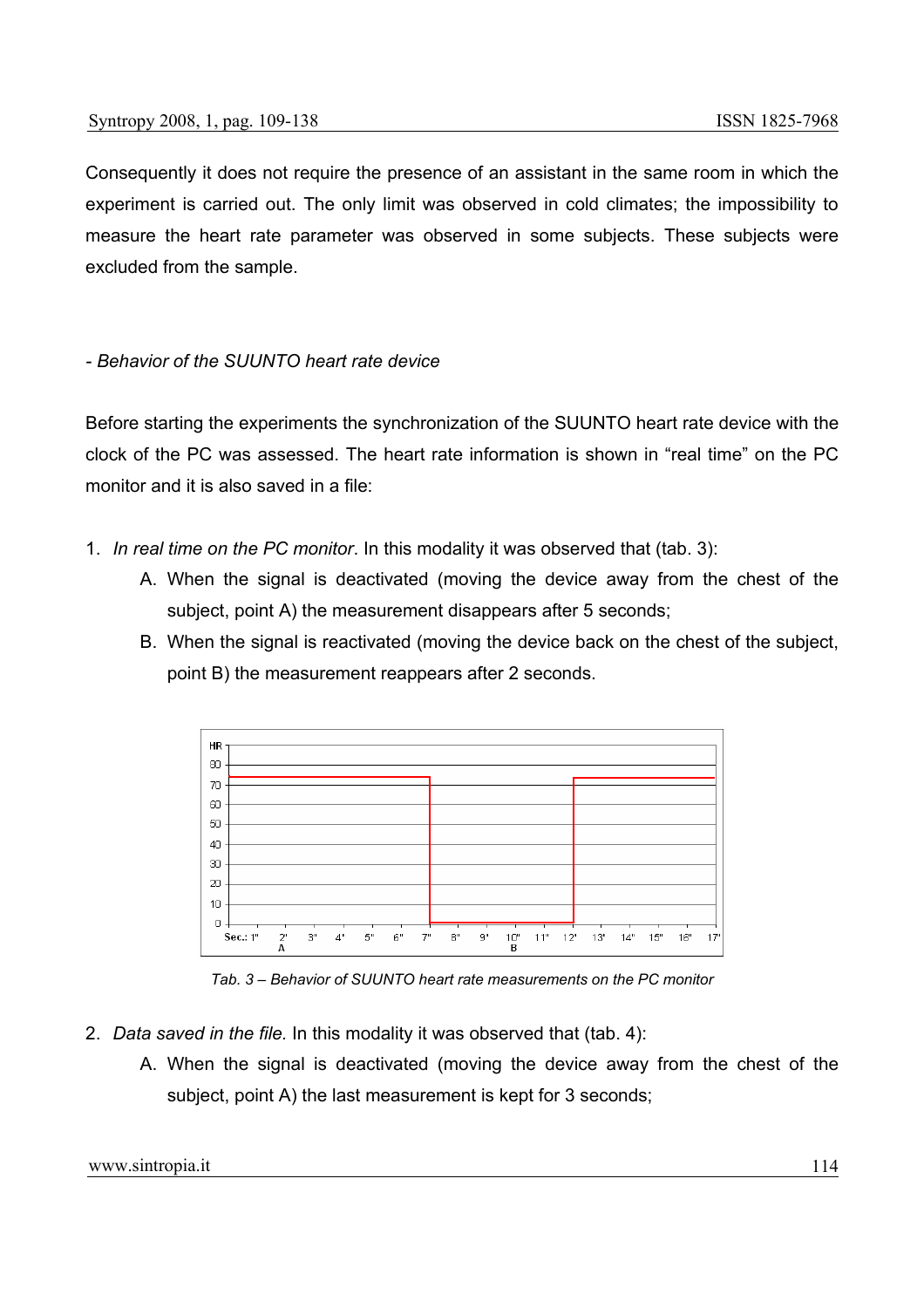B. When the signal is reactivated (moving the device back on the chest of the subject, point B) *the measurement reappears immediately*.



*Tab. 4 – Behavior of SUUNTO heart rate measurements saved in the data file* 

This control shows that the delay in the measurements shown in "real time" on the PC monitor is approximately of 2 seconds, while in the data file the delay is compensated and the measurement is associated to the exact time (point B of table 4, marked in green).

In the data file the measurement of the heart rate is associated with the time of the clock of the computer (year, month, day, hour, minute and second). A second control carried out during the statistical analysis of the results showed that the measurement is relative to the second shown by the clock, therefore a measurement associated with 14.13'.25" has been calculated starting at 14.13'.25".000 and ending at 14.13'.25".999. During the data analysis a series of controls were performed shifting the measurements forwards or backwards of one or more seconds. It was observed that desynchronizing the measurement by only one second, in the experiments in which stimuli were presented for only 2 seconds, cancelled all statistical significant results. In other words, the perfect synchronization of the heart rate measurements with the presentation of the stimuli on the PC monitor is fundamental for the observation of the effect.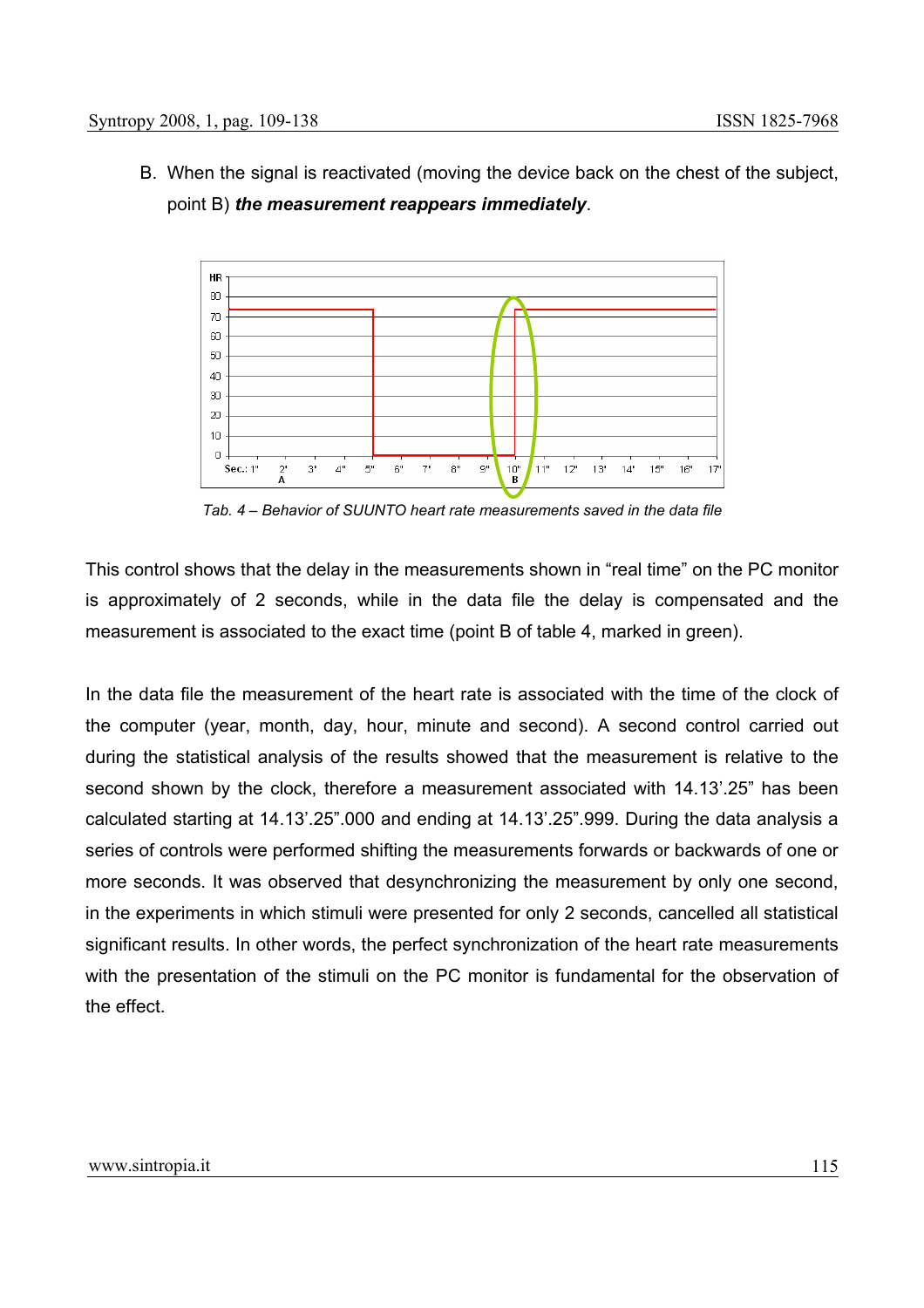#### *- Choice of stimuli*

The trial devised by Tressoldi is divided into 3 phases:

- 1. stimuli are shown individually on the PC monitor and heart rate is measured;
- 2. stimuli are shown together on the PC monitor and the subject tries to guess which one will be selected by the computer;
- 3. the computer selects one of the 4 stimuli (target stimulus), using a random procedure, and shows it on the PC monitor full screen (feedback).

The first experiment was conducted using software developed in Visual Basic 2005. The following experiments used software developed in Delphi Pascal which allowed a better control of the computer hardware and a more precise synchronization of the presentation of the images.

The hypothesis of the experiment is that in the event of anticipatory effects heart rate measurements in phase 1 (the presentation phase) are significantly different between target images (those which will be chosen by the computer in phase 3) and non target images (those which will not be chosen by the computer).

The first experiments used stimuli made of black bars placed horizontally, vertically and diagonally on a white background. Data analysis did not show any significant difference between targets and non targets.

The hypothesis was therefore analyzed in more depth and it was noticed that the central hypothesis of the "*syntropy model*" is that anticipation should be mediated by emotions and, therefore, in order to see differences between target and non target stimuli, images should arise emotions. Following this indication it was decided to use 4 elementary colors: blue, green, red and yellow. Using these colors, a strong difference in the heart frequencies between target and non target stimuli was observed. The difference was observed within the same color, while considering all the colors together differences were not observed. It was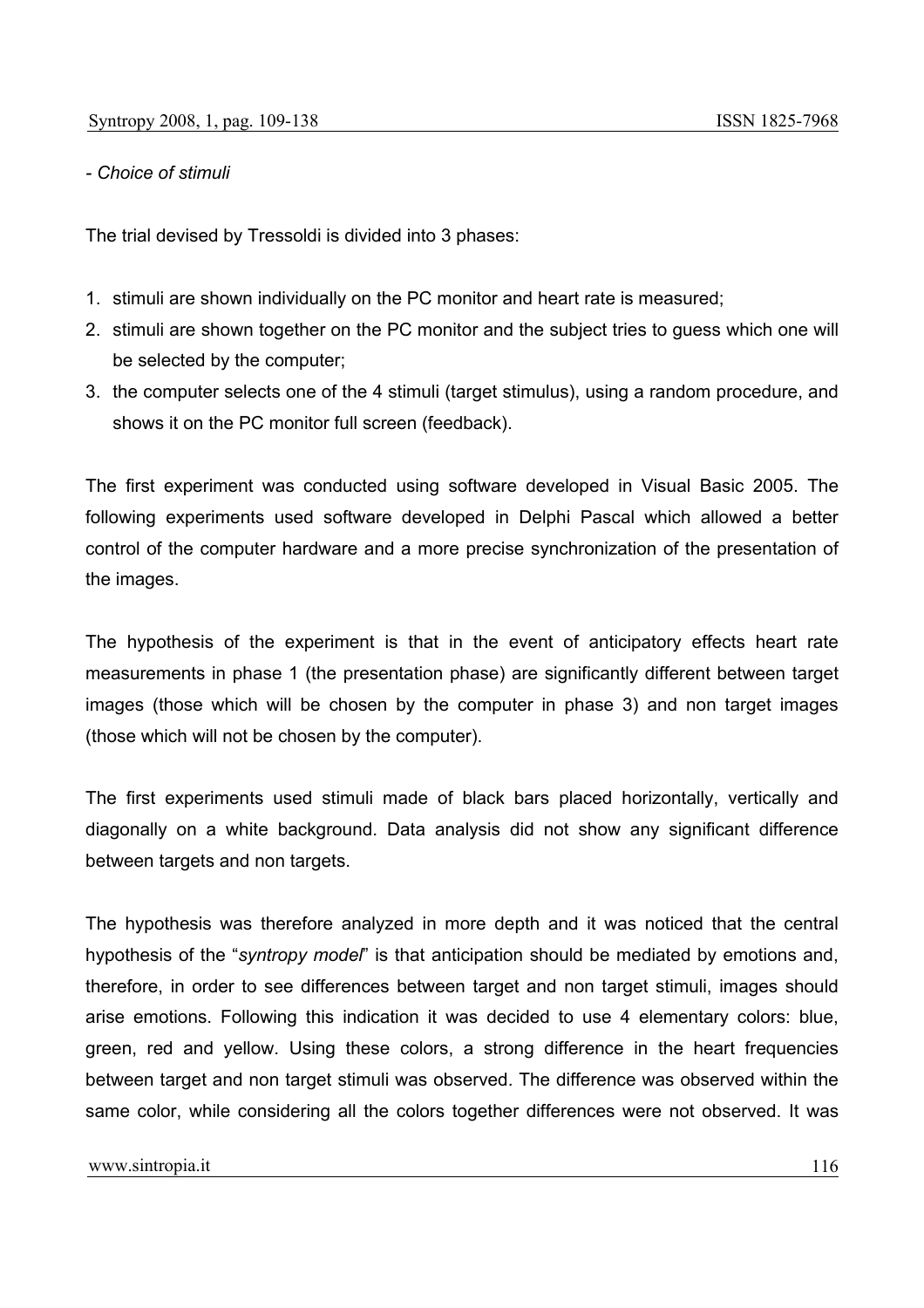therefore decided to conduct the experiments using these 4 elementary colors as stimuli.

In the first experiments in phase 1, stimuli were presented for 4 seconds each. Heart rate was measured each second. In the second experiments, in phase 1, the duration of stimuli presentation was reduced to 2 seconds each. This allowed to perform further controls on the behavior of the heart rate measurements and the synchronization with the presentation of stimuli.

|                                                                 | Phase 1                                       |               | Phase 2           | Phase 3                              |                          |
|-----------------------------------------------------------------|-----------------------------------------------|---------------|-------------------|--------------------------------------|--------------------------|
| <b>Presentation of stimuli</b><br>and measurement of heart rate |                                               |               |                   | Choice                               | Random<br>selection<br>ᆓ |
| Image 1                                                         | Image 2                                       | Image 3       | Image 4           |                                      |                          |
| <b>Non target</b>                                               | <b>Non target</b>                             | <b>Target</b> | <b>Non target</b> | $\frac{1}{2}$<br>$\equiv$<br>--<br>- | <b>Target</b>            |
| 4 seconds<br>$T_0 h$ $F$                                        | 4 seconds<br>Dhosos of an ovnorimantal trial. | 4 seconds     | 4 seconds         |                                      | Feedback                 |

*Tab. 5 – Phases of an experimental trial:* 

- *1. colors are presented on full screen for exactly 4 seconds and the heart rate is measured each second;*
- *2. the experimental subject chooses one of the colors trying to guess the color which will be chosen by the computer;*
- *3. the computer selects, using a random algorithm, one of the 4 colors (target) and shows it in full screen (feedback).*

It is important to note that during the experiment two software are active:

- 1. produced by SUUNTO for the processing of the information arriving from the heart rate thorax belt. This program associates each heart rate frequency to the date and second of the measurement. This data is stored in a file in a directory created by the SUUNTO software.
- 2. produced using Delphi Pascal for the presentation of stimuli and the conduction of the experiment. Stimuli are presented exactly at the turn of the second, with the precision of milliseconds, obtaining in this way a perfect synchronization between the data stored by the SUUNTO software and stimuli presented by the computer. This last program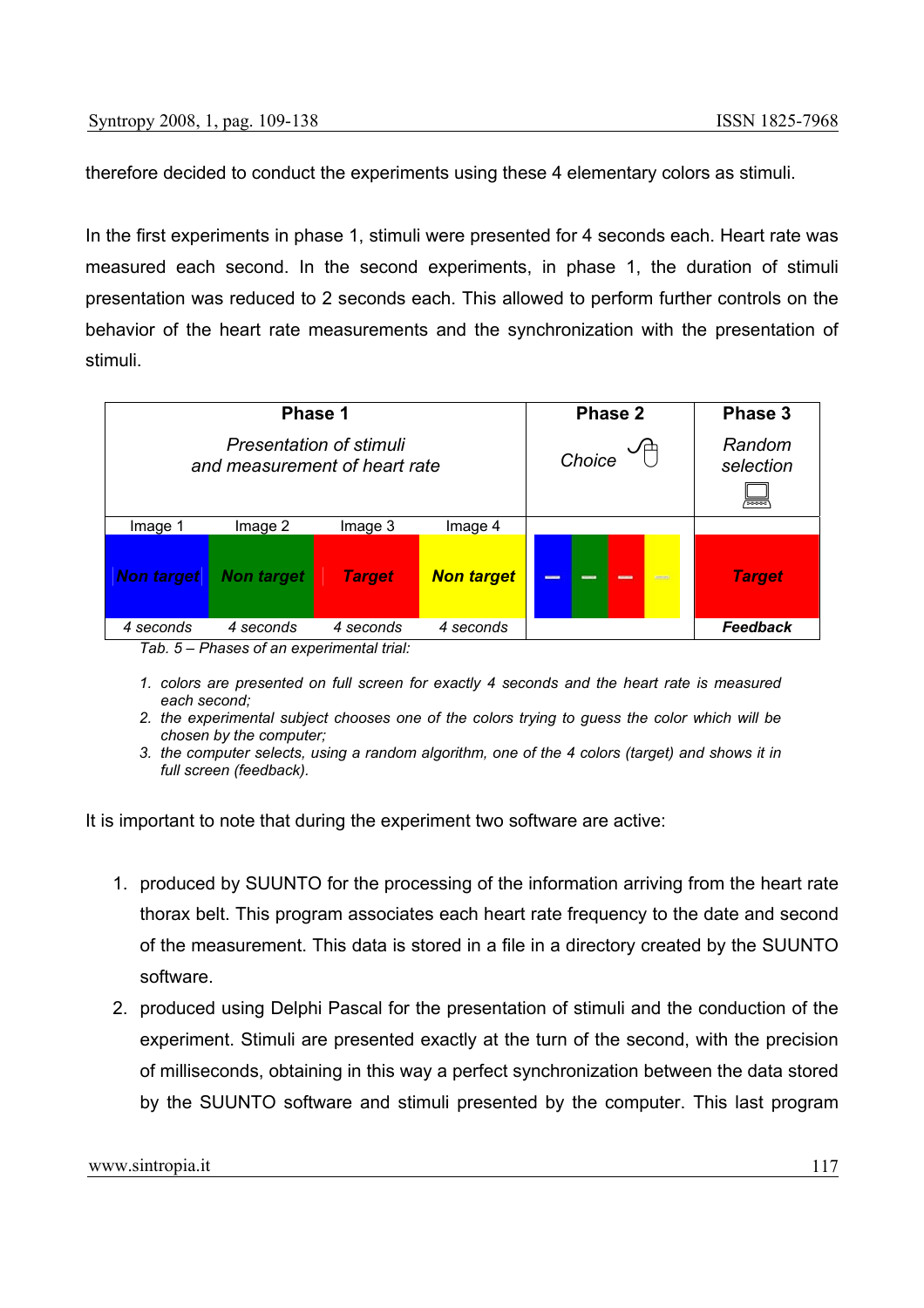saves data in a different directory from the one used by the SUUNTO program. Each event is associated with the exact moment of its happening (year, month, day, hour, minute, second and millisecond).

Only at the end of the experiment the two files are merged together using the time information during which the stimulus was presented and the heart rate measured. In the outcome file information relative to the nature of the stimulus (target and non target) is added according to the choice operated by the computer.

#### *- Random choices and unpredictability*

In order to test anticipatory effects the fundamental condition is that the choice operated by the computer in phase 3 is unpredictable.

In a random sequence each term is totally independent from the previous and following terms, no rule links different parts of the sequence. This condition is known as unpredictability of random sequences and it is referred to as "lack of memory": the process of random selection does not recall any information about the values which were selected previously and cannot be used for the prediction of the values which will be extracted in the future.

Random sequences imply the following qualities:

- 1. *Unpredictability*. The knowledge of any portion of the random sequence does not provide useful information in order to predict the outcome of any other element of the sequence. In other words, the knowledge of the first k values does not provide any element in order to predict the value k+1: this property is called unpredictability.
- 2. *Equiprobability*. A sequence is random if in each position each value has the same probability to be extracted. In the case of a dice, each side has the same probability to be selected. Similarly, equal probability is expected when using a coin: during each tossing heads and tails have the same probability to show. Equiprobability implies independent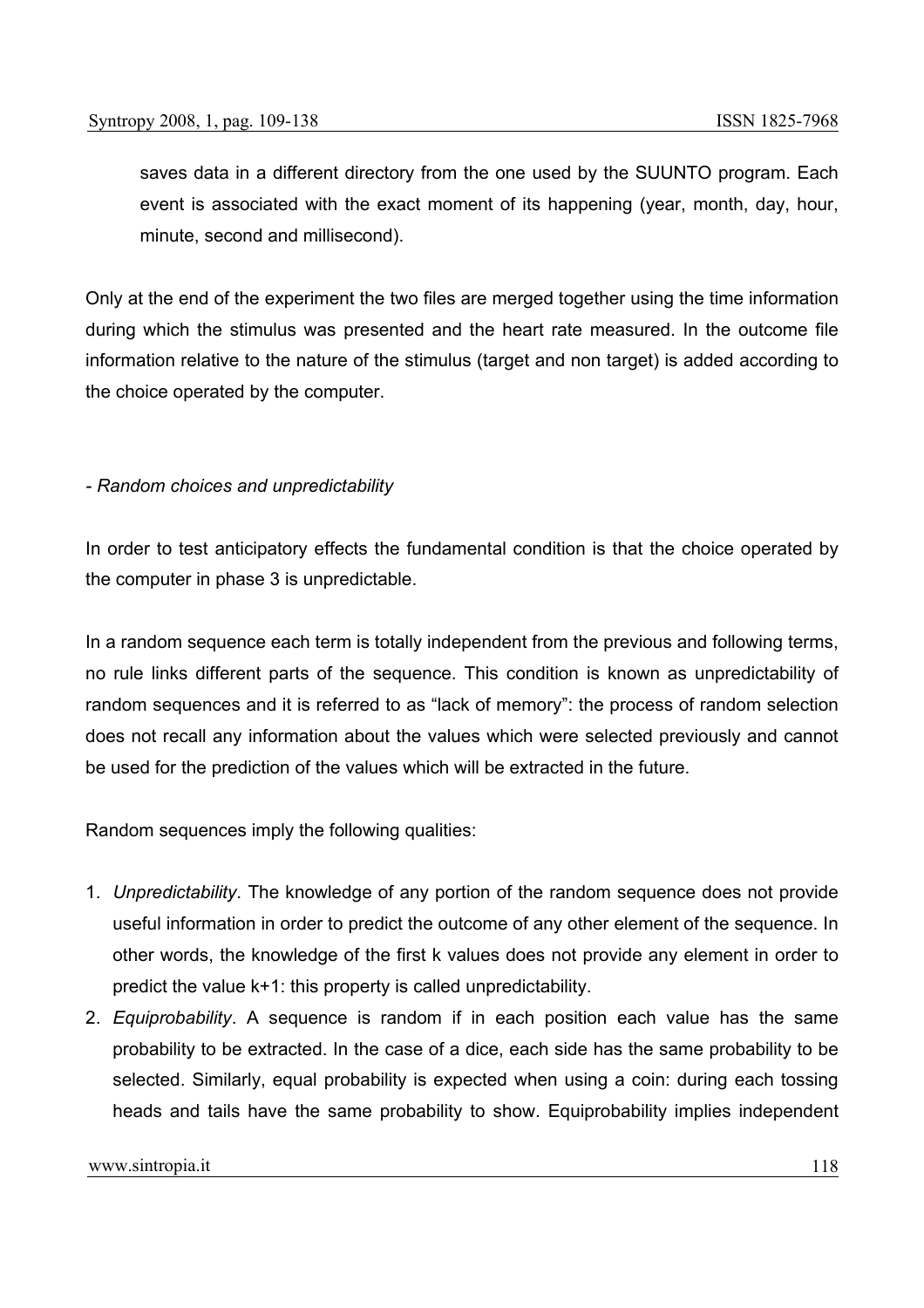sequences as it requires that the outcome of each selection is independent from any previous selection. A consequence of equiprobability are flat frequency distributions as each term, in time, will show a similar number of selections as the other terms.

- 3. *Irregularity*. Unpredictability requires random sequence to be irregular and not repetitive.
- 4. *Absence of order.* In random sequences no type of structure or order can be detected*.*

The basic difference among *causal* and *random* can be traced back to the fact that *causal* events can be predicted, whereas *random* events cannot be predicted. As a consequence a *random* sequence can be defined as a sequence that no cognitive process will ever be able to predict.

#### *- Pseudorandom and random*

Computer languages usually use the word *random* to identify the instruction which starts the algorithm for random selections of numbers. In this paper the Delphi-Pascal programming language will be used as an example. Delphi-Pascal has a predefined random sequence  $(2^{32}$ numbers) which can be assessed through a pointer which can be defined by the user or by the value of the built-in clock. Delphi-Pascal uses the following instructions:

- *Randomize* reads the value of the built-in clock and uses this value as the pointer to the predefined random sequence;
- *Random* reads the value of the predefined sequence using the pointer selected by the randomize instruction.

The user can also define a personalized pointer. This option is generally used in those software which encrypt information. Utilizing the same pointer the extraction of random numbers from the predefined random sequence will always be the same.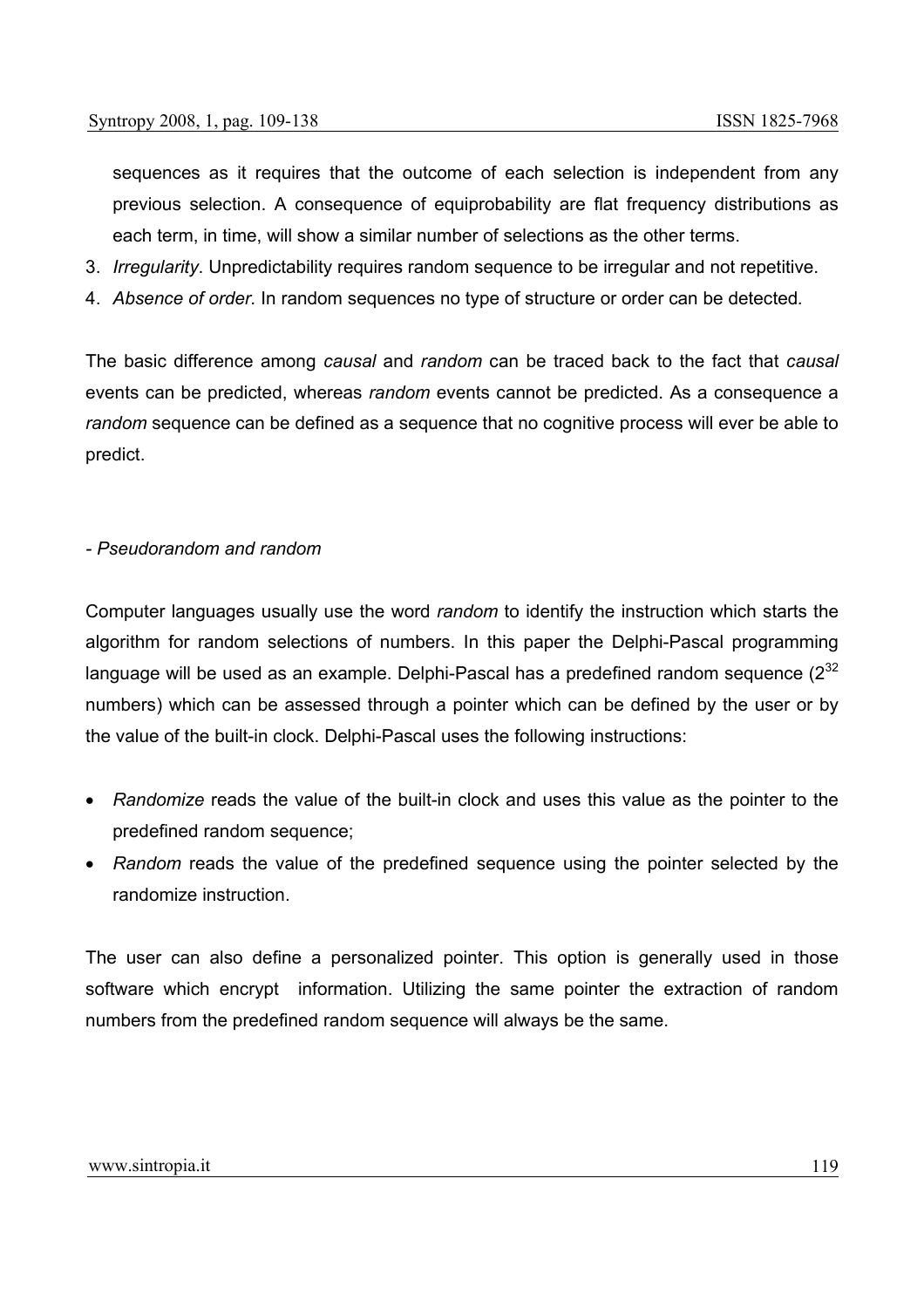It is now important to understand why the random sequences produced by a computer are named pseudorandom.

In order to obtain different random sequences the *randomize* procedure is used; this procedure reads the built-in clock of the computer in order to extract an unpredictable pointer. The problem arises when the *randomize* procedures are recalled in a loop. As a consequence of the fact that each loop requires always the same processing time the new value extracted from the built-in clock will be determined by the previous extraction. In other words the extractions, even if performed using a predefined random sequence, are all determined by the first value which was extracted: the first value determines the second value, and so on, and the condition of independency between the extraction of different terms is not met.

Usually the fact that the sequences generated by computers are pseudorandom is considered of secondary importance. However, in experiments which want to test anticipation, and which are based on the assumption of unpredictability, a pseudo-random sequence would inevitably be considered an artifact in the experimental design.

Luckily the solution to this problem is incredibly simple. The problem arises from the fact that the duration of the loops is always the same. In order to overcome this problem, obtaining in this way pure random extraction, it is necessary to use loops which are based on unpredictable periods of time.

This condition can be easily met when an external, unpredictable factor, is inserted in the loop and modifies its execution time. In the experiments conducted in this study, in which the subject is asked to press a button corresponding to the color that he/she thinks the computer will select, the reaction time of the subject is always unpredictable. In this way, the unpredictable reaction time of the subject, makes the loop time become unpredictable, and the value extracted from the built-in clock of the computer becomes independent from the other values previously extracted. In this way the independence among different selections is restored and the sequence becomes totally unpredictable: perfectly random.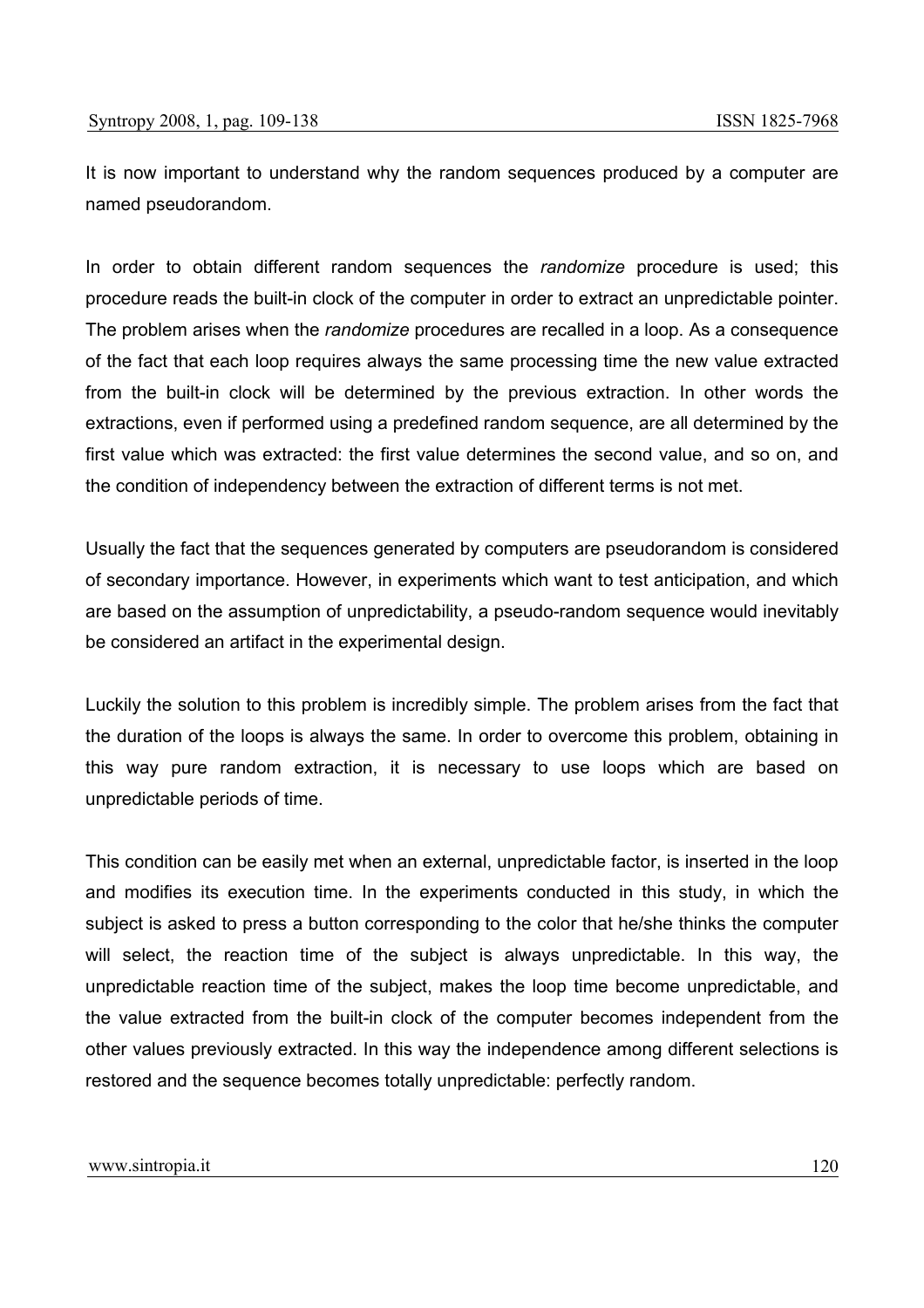For this reason, in all the experiments which have been conducted in this study, the subject was asked to operate a selection; the only real reason for this request was that of restoring the independence of the terms in the random selection operated by the computer.

## **3. Results of the experiments**

In this chapter 3 experiments are described:

- 1. The first experiment used always the same sequence of colors: blue, green, red and yellow. The subject was asked to try to guess the color that the computer would have chosen. The hypothesis was that in presence of anticipation, in the phase 1 a significant difference in the heart rate during the presentation of target and non target stimuli would emerge. This first experiment involved 24 subjects and results have been extremely significant from a statistical point of view.
- 2. In order to exclude that the difference in the heart rate measurements among targets and non targets could depend upon causes which precede the choice performed by the computer, in the second experiment it was tested if the difference remained when the computer operated the choice, but did not show the feedback. Results show that when the feedback is shown differences are strong and statistically significant, but when the feedback is not shown differences disappear. This result leads to exclude any possible cause antecedent to the choice performed by the computer in the differences observed between targets and non targets.
- 3. In the third experiment it was observed that:
	- a. Colors behave in a different way according to their position. These results lead to the hypothesis that the effect might propagate in the form of a wave with opposite peaks.
	- b. The effect results stronger when closer to the feedback of the computer.
	- c. When stimuli with numbers, and not with colors, are used (in this experiments the numbers from 1 to 4 were used) the effect is stronger in the last position.
	- d. When the feedback is not shown the effect disappear.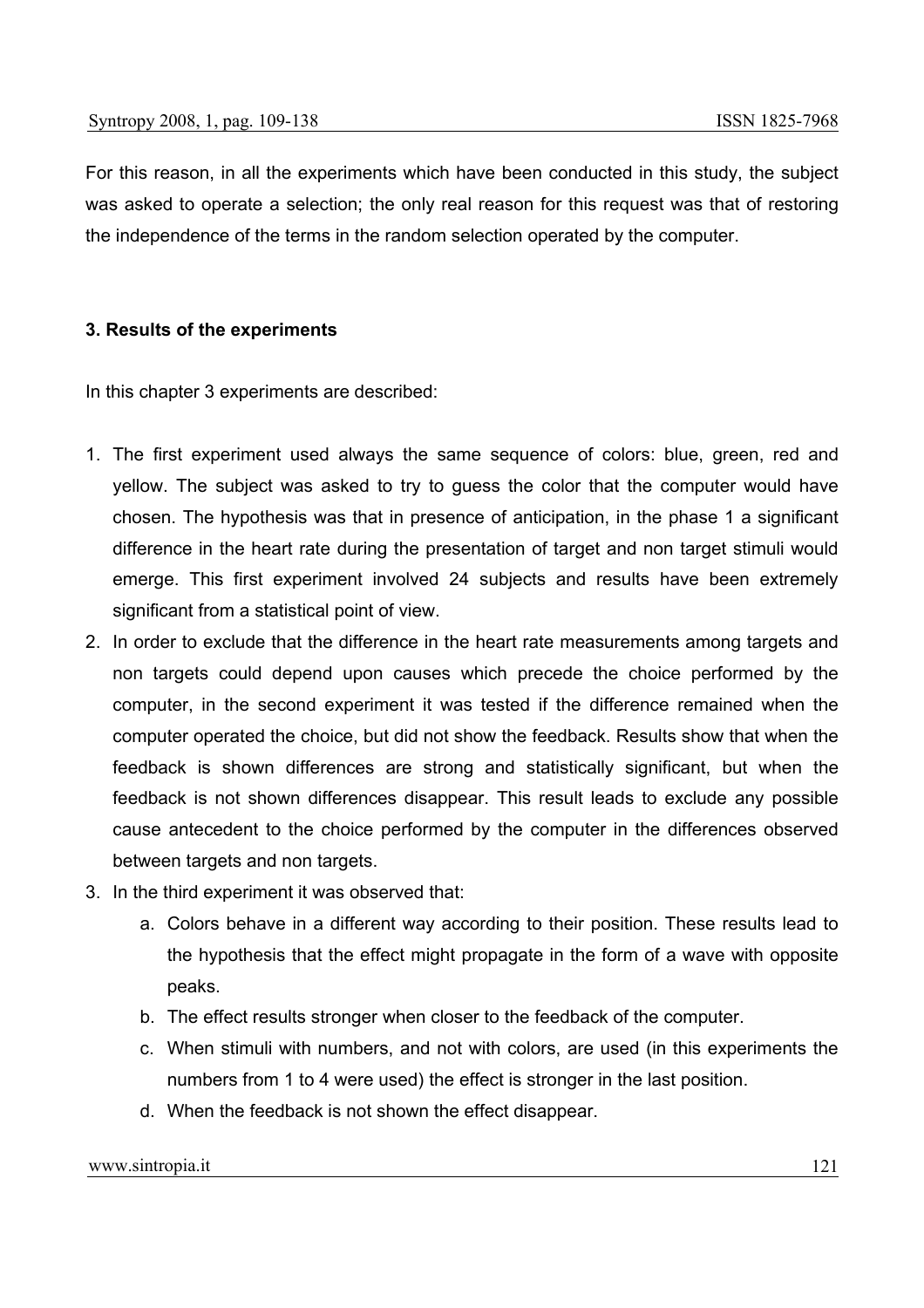# *3.1 Experiment no. 1*

Each trial of the experiment is divided in 3 phases.

- 1. *Presentation phase:* 4 images are presented one after the other on the screen of the computer. The first one is blue, the second one is green, the third one is red and the fourth is yellow. Each image (color) is shown for exactly 4 seconds. The subject is asked to look at the images, and during the presentation the heart frequency is measured at fixed intervals of 1 second. For each image 4 measurements of the heart frequency are saved: one for each second. The presentation of the image is perfectly synchronized with the heart rate measurement. When necessary the synchronization is re-established showing a white image before the presentation of the color. It is important to note that the SUUNTO heart frequency device does not require any type of supervision. Subjects were alone while conducting the experiment; the experimenter waits outside the laboratory or the place in which the subject is undergoing the experiment.
- 2. *Choice phase:* at the end of the presentation of the 4 colors, an image with 4 color bars is shown (blue, green, red and yellow) in order to allow the subject to choose (using the mouse) the color which he thinks the computer will select. In other words, the subject is asked to guess the color which the computer will select.

|                                                                 | Phase 1           |               | Phase 2           | Phase 3                      |                                        |
|-----------------------------------------------------------------|-------------------|---------------|-------------------|------------------------------|----------------------------------------|
| <b>Presentation of stimuli</b><br>and measurement of heart rate |                   |               |                   | Choice                       | Random<br><b>Selection</b><br>ब्ब्ब्ब् |
| Image 1                                                         | Image 2           | Image 3       | Image 4           |                              |                                        |
| <b>Non target</b>                                               | <b>Non target</b> | <b>Target</b> | <b>Non target</b> | -<br>$\frac{1}{2}$<br>-<br>- | <b>Target</b>                          |
| 4 seconds                                                       | 4 seconds         | 4 seconds     | 4 seconds         |                              | Feedback                               |

*Tab. 6 – Phases of an experimental trial*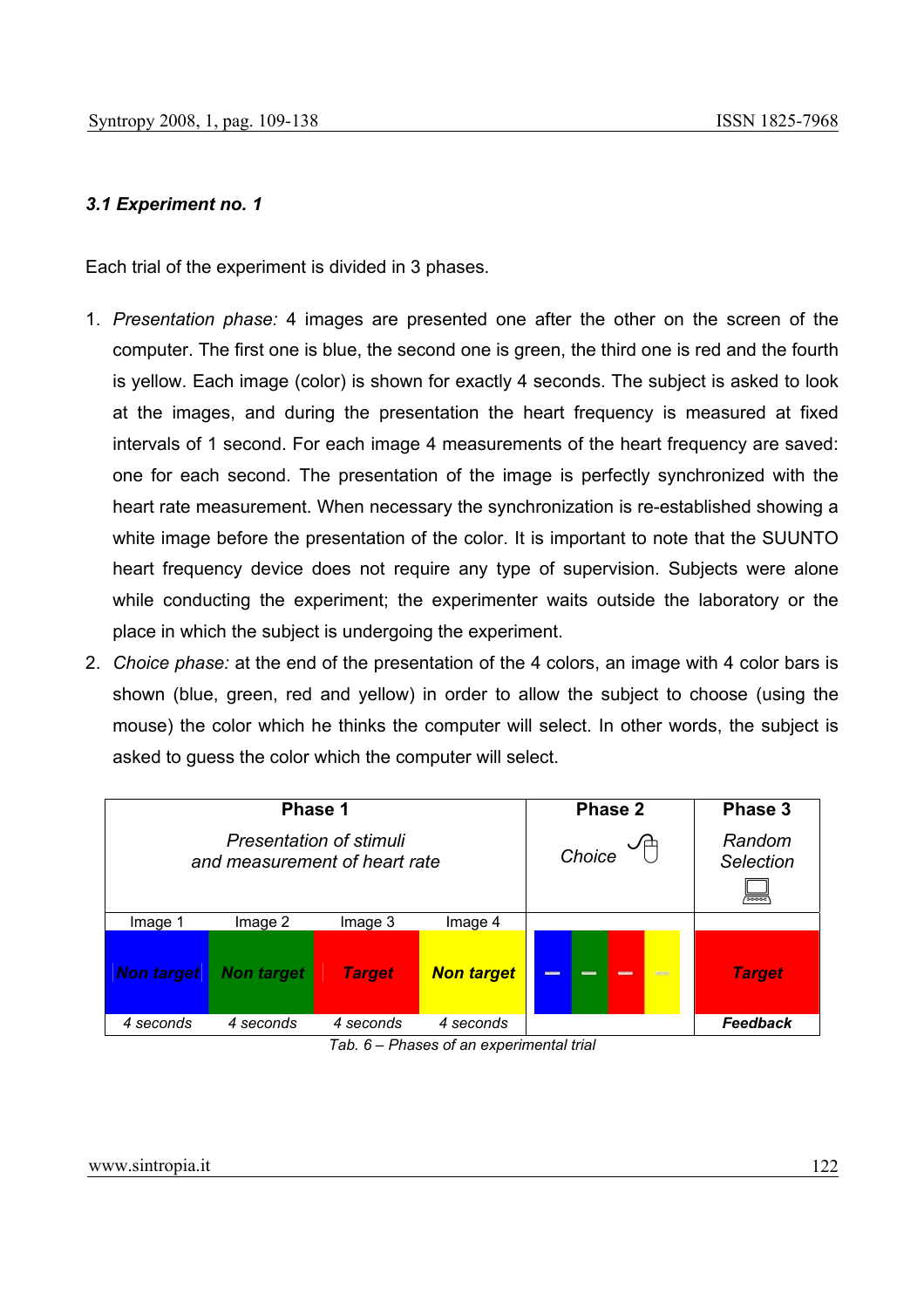3. *Random selection of the target and feedback:* as soon as the subject chooses a color the computer selects the target color, using a random process, and shows the selected color full-screen on the computer (*Feedback*).

The experiment consists of 20 trials and requires approximately 7 minutes. Each subject was asked to repeat the experiment 3 times.

#### *- The sample*

The experiment was conducted on a sample of 24 subjects, with ages ranging from 15 to 75. A total of 14 females and 10 males was present in this sample. Each subject performed the experiment 3 times, for a total time of slightly more than 20 minutes. Heart rate frequency was measured 960 times for each subject, producing a sample of heart rate frequencies which allows to calculate statistical significances also within each subject.

## *- Results*

*Target* is the color selected and shown by the computer after the subject performs the guess.

The hypothesis is that in phase 1, in presence of anticipation, differences should be observed between heart rates measured during the presentation of target colors (colors selected by the computer in phase 3) and non target colors (colors which have not been chosen by the computer in phase 3).

Taking into account all the heart rate frequencies no significant difference is observed between target and non target images; the target images obtain an average value of the heart rate frequency of 80.94 and the non target images of 80.97. But, when the analysis is conducted within each color, strong differences of the heart rate are observed between targets and non targets for the blue color (target 81.99 and non target 79.84) and the green

#### www.sintropia.it 123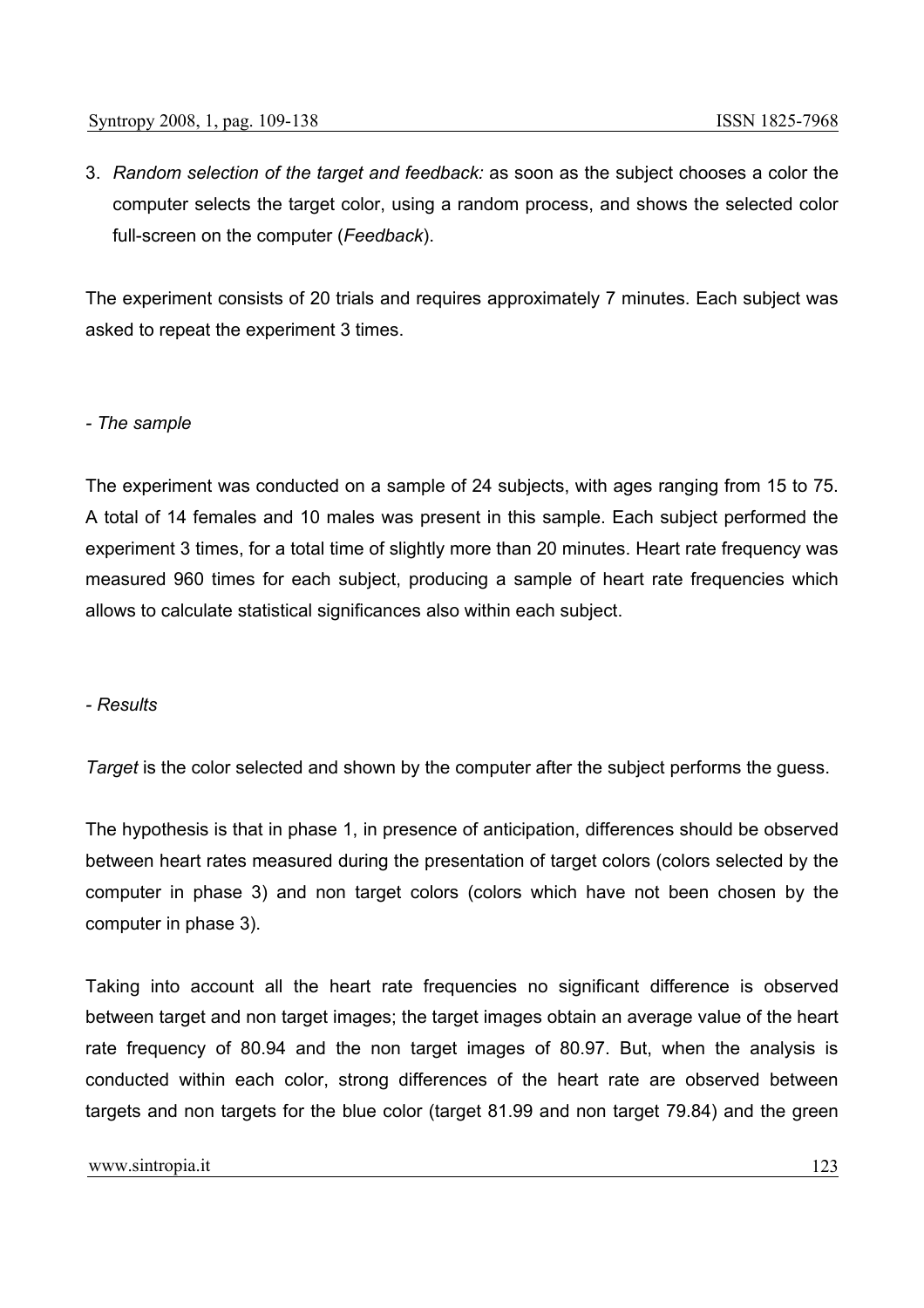color (target 79.60 and non target 81.45). These differences correspond to a t of Student value of 10.74 for the blue color, and 8.81 for the green color.

A t Student value of 3.291 is statistically significant with p<0.001, meaning that there is less than 1 probability in 1,000 to be wrong when stating that the difference is not a product of chance. A t of Student of 8,81 (obtained in our experiment comparing the target and non target images of the green color) tells that the probability of being wrong is practically equal to zero; it is therefore possible to state, with nearly absolute certainty, that there is a difference between target and non target images, which is not a consequence of chance.



*Tab. 7 – Mean heart rate frequency divided by color and target* 

A second analysis was performed using the Chi Square test. Statistical significance was calculated comparing the number of measurements which were over or under the baseline of the color. Also in this case a strong statistical significance was observed with Chi Square values over 30; p<0.001 significance is reached with Chi Square values of 10.8.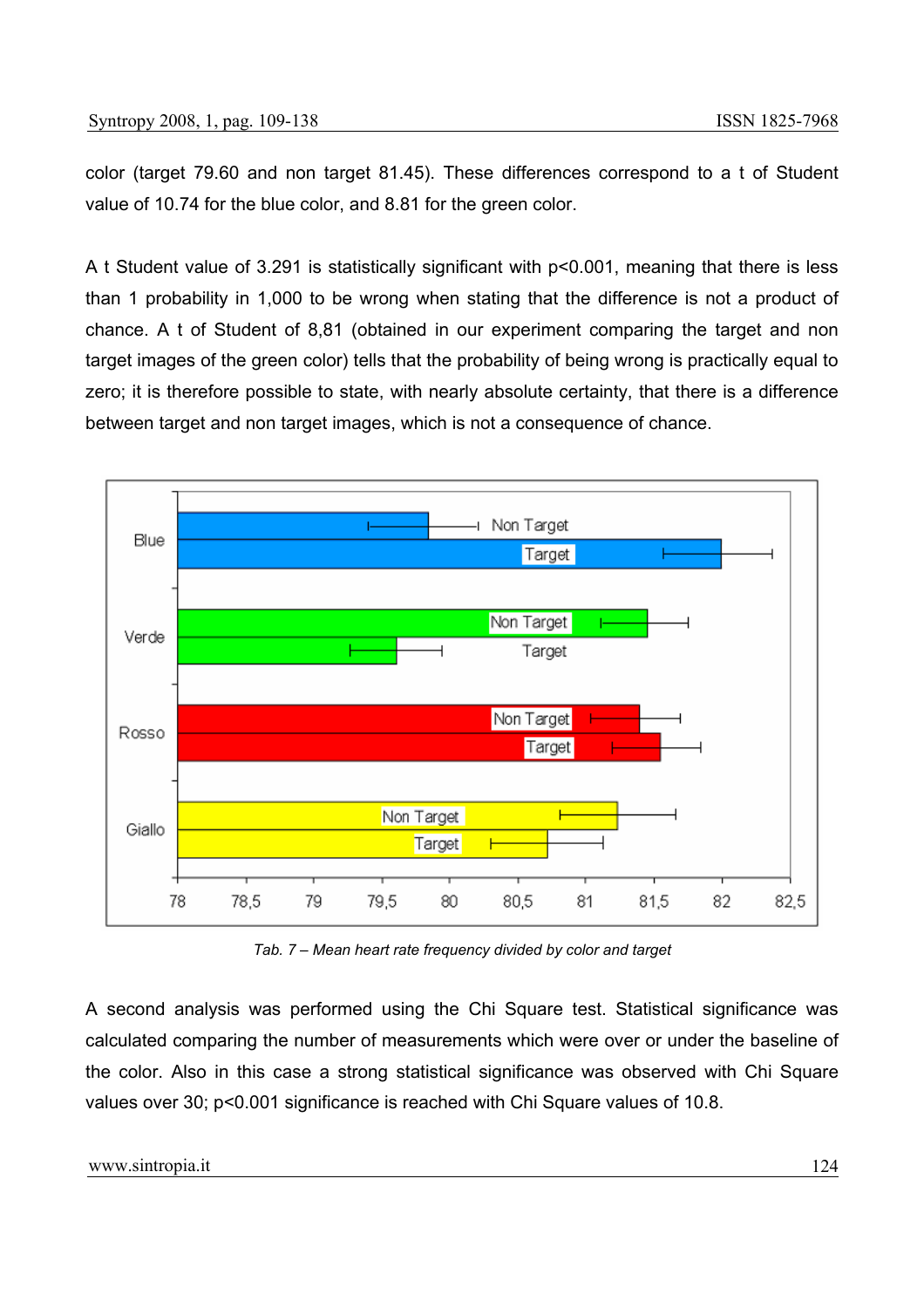# *3.2 Experiment no. 2*

During the discussion of these results a professor from the faculty of physics, in Rome, suggested that the effects observed could be caused by the emotions and expectations of the subject which interact with the electronics of the computer, determining the selection of the color. If this counter explanation is correct, the effect in phase 1 should be observed also when the computer operates the choice of the target but does not show the selected color on the monitor as a feedback.

The second experiment was therefore designed in order to control if the effect observed in phase 1 can be the consequence of causes which precede the choice operated by the computer.

This second experiment differs from the previous one for two elements:

- 1. the computer chooses in a totally random way if the feedback will be shown or not.
- 2. The presentation of stimuli in phase 1 was reduced from 4 seconds to 2 seconds. This condition allowed to increase the number of heart rate measurements which could be used in the statistical data analysis and reduce the length of the experiment.

The succession of the colors remains the same: blue, green, red and yellow.

The experiment was aimed to:

- Verify again the effect in phase 1.
- Verify if the effect in phase 1 persists when the feedback is not shown. More precisely when the computer selects the color (phase 3), but instead of showing the selected color a gray full screen is shown.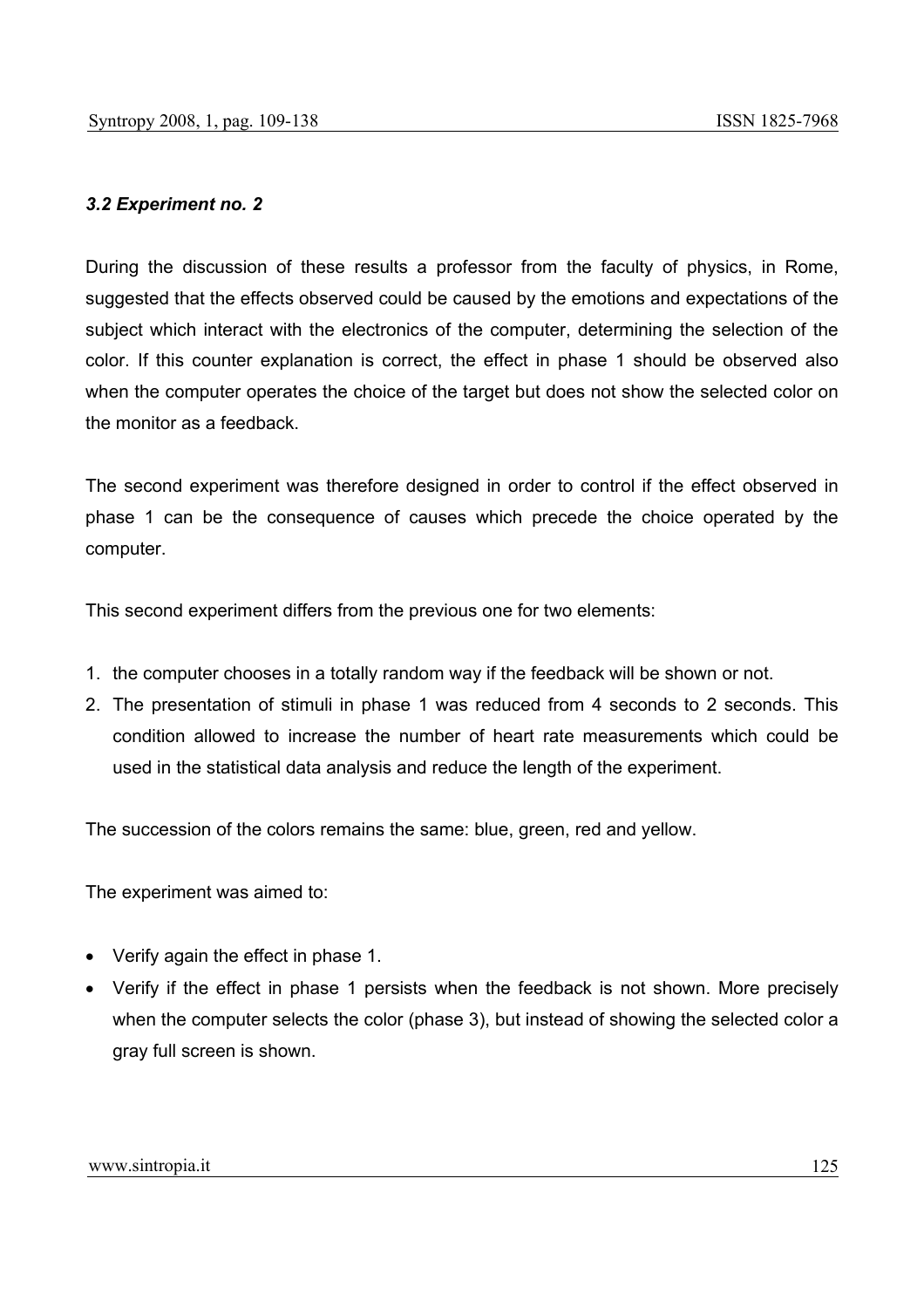The experiment consists of 100 trials per subject, of which slightly less than 1 out of 5 were without feedback. The sample consisted of 8 subjects. Trials without feedback are chosen randomly by the computer. On a total of 800 trials 151 were without feedback. On a total of 3,200 heart rate measurements (8 subjects x 100 trials x 4 stimuli) 604 were without feedback and 2,596 with feedback. Even though the presentation time was reduced from 4 to 2 seconds the effect emerged with strong statistical differences within the blue and the yellow colors when the feedback was shown (trials with feedback).



*Tab. 8 – average heart rate values* 

On the other hand, the effect is totally absent when the computer, after performing the choice of the target color, does not show it on the monitor (trials without feedback).

It is interesting to note that in the first experiment the effect was strong on the blue and green color, while in this second experiment the effect on the green color is absent but it is present on the yellow color. This modulation of the effect suggests that it might depend on the sequence of the colors and the length of the presentation of each stimulus.

In this experiment, as in the previous one, a slight tendency towards guessing correctly the outcome was noticed (26% compared to 25% which was expected). This difference is not statistically significant, but it is interesting to note that while in the first 50 trials 25,08% of the guesses were correct, in the last 50 trials this percentage increases to 26,95%. This increase suggests the existence of a learning process (Tab. 9).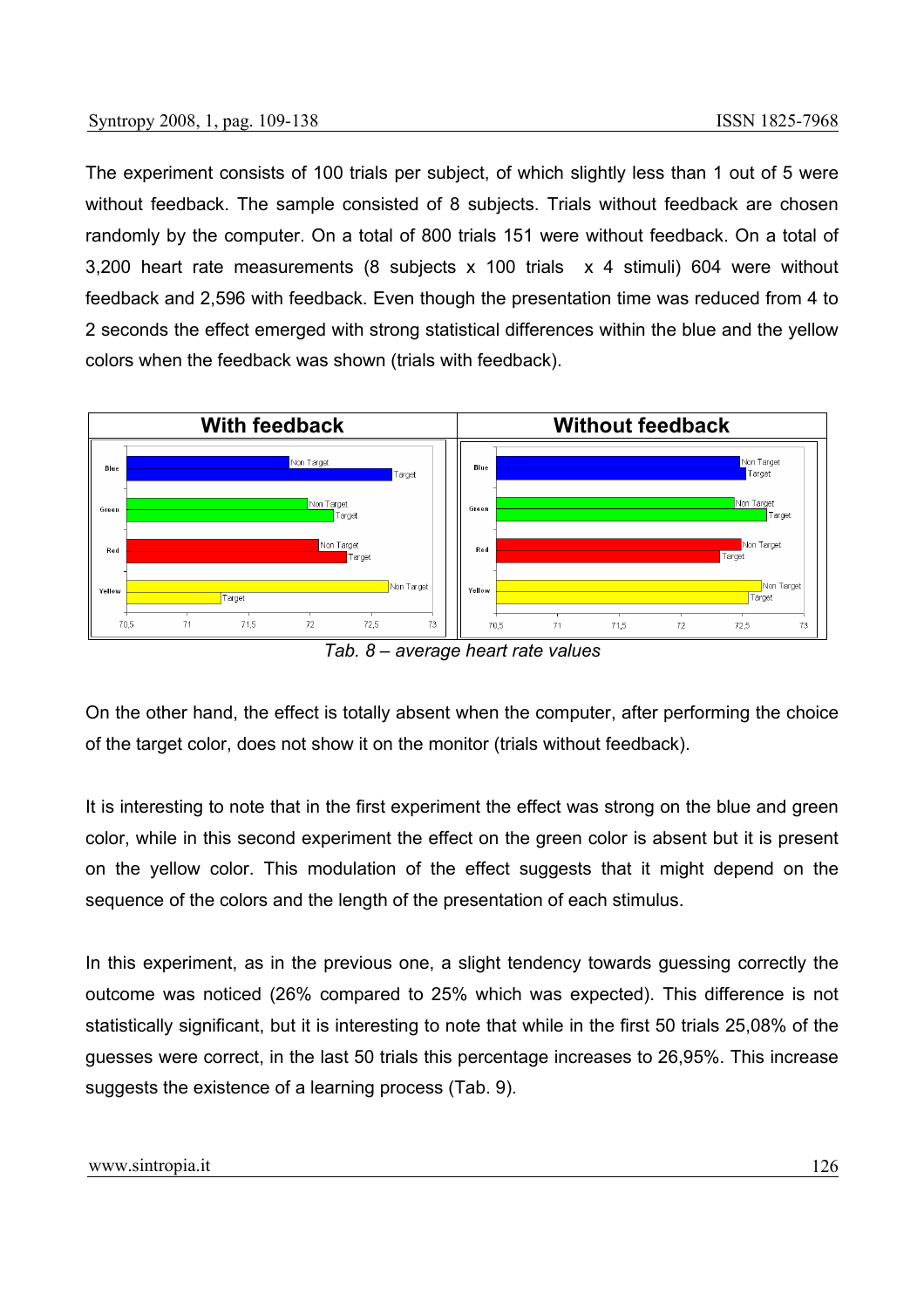|             | First 50 trials | Last 50 trials | Total   |
|-------------|-----------------|----------------|---------|
| Guessed     | 25,08%          | 26,95%         | 26,04%  |
| Not guessed | 74,92%          | 73,05%         | 73,96%  |
| Total       | 100,00%         | 100,00%        | 100,00% |
|             | (315)           | (334)          | (649)   |

*Tab. 9 – Outcome of the guessing task in trials with feedback* 

If this learning effect is confirmed, in future experiments, it would support the hypothesis that subjects can learn to listen to their emotional signals and use them in order to favor positive outcomes. From a cognitive point of view learning to guess correctly should be simply impossible in an experiment, like this one, in which the selection performed by the computer is totally unpredictable.

#### *3.3 Experiment no. 3*

The third experiment was more complex. The aim was to:

- 1) Replicate the anticipatory effects found in the previous experiments.
- 2) Replicate the absence of anticipation when the feedback is not shown.
- 3) Study how the effect changes in different positions of the sequence.
- 4) Study how the effect changes when the position of the colors is changed.

#### *- Experimental trials*

The experiment was based on 5 different trials, each one with a different sequence of colors and stimuli (table 10):

1. in phase 1 of the first trial the sequence is blue, green, red and yellow and each color is presented for 4 seconds; in phase 2 the computer shows all the colors together and waits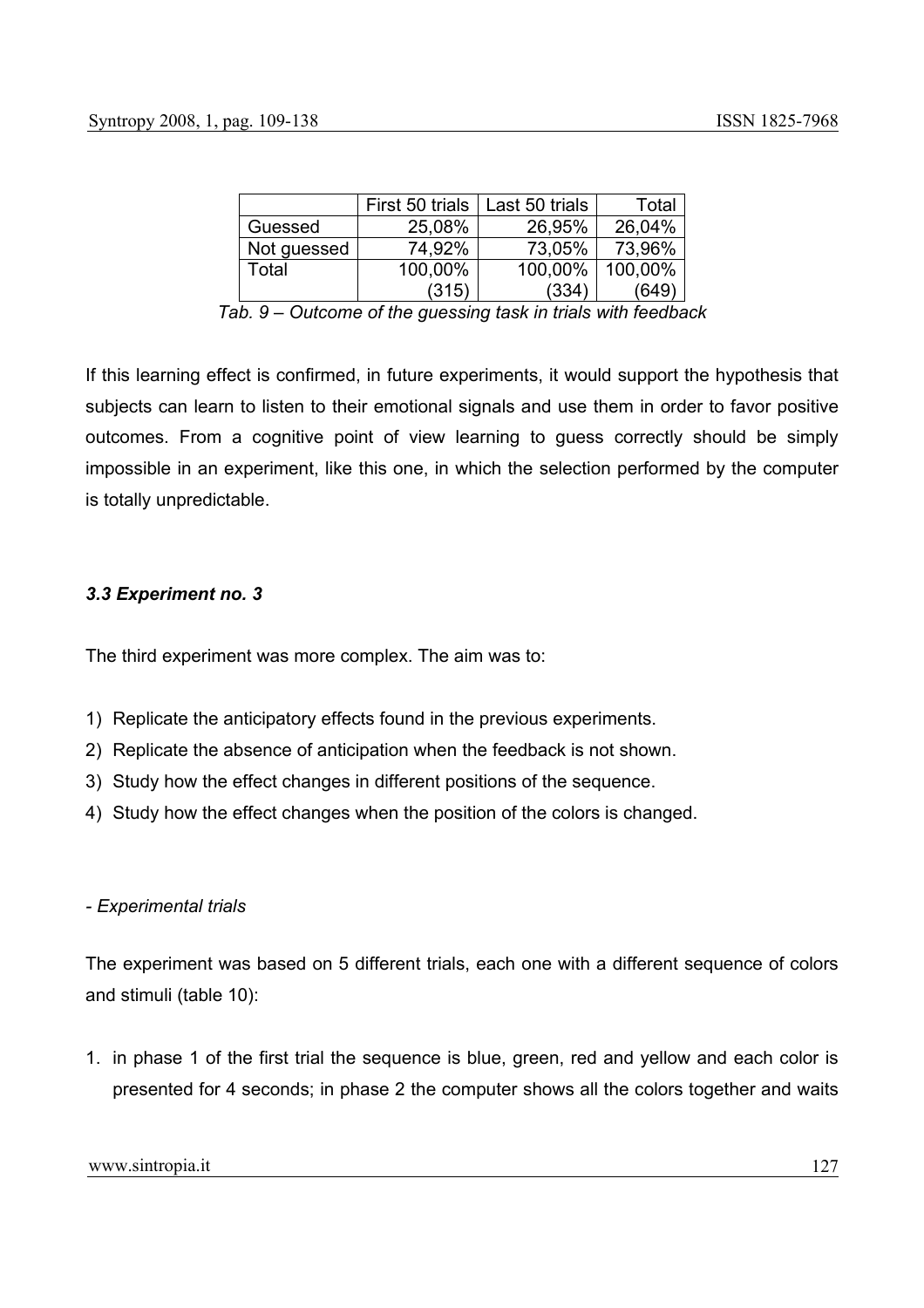for the choice operated by the subject; in phase 3 the computer randomly selects the target color and shows it full screen. A button is shown with the percentage of times the subject has guessed correctly; the subject has to press the button in order to start a new trial.

- 2. in phase 1 of the second trial the sequence is yellow, red, green and blue and each color is presented for 4 seconds; in phase 2 the computer shows all the colors together and waits for the choice operated by the subject; in phase 3 the computer randomly selects the target color and shows it full screen. A button is shown with the percentage of times the subject has guessed correctly; the subject has to press the button in order to start a new trial.
- 3. in phase 1 of the third trial the sequence is green, blue, yellow and red and each color is presented for 4 seconds; in phase 2 the computer shows all the colors together and waits for the choice operated by the subject; in phase 3 the computer randomly selects the target color and shows it full screen. A button is shown with the percentage of times the subject has guessed correctly; the subject has to press the button in order to start a new trial.
- 4. in phase 1 of the first trial the sequence is blue, green, red and yellow and each color is presented for 4 seconds; in phase 2 the computer shows all the colors together and waits for the choice operated by the subject; in phase 3 the computer randomly selects the target color but does not show the selected color (*no feedback*). A button is shown with the percentage of times the subject has guessed correctly; the subject has to press the button in order to start a new trial.
- 5. in phase 1 of the fifth trial the sequence is no. 1, no. 2, no. 3 and no. 4 and each number is presented for 4 seconds; in phase 2 the computer shows all the numbers together and waits for the choice operated by the subject; in phase 3 the computer randomly selects the target number and shows it full screen. A button is shown with the percentage of times the subject has guessed correctly; the subject has to press the button in order to start a new trial.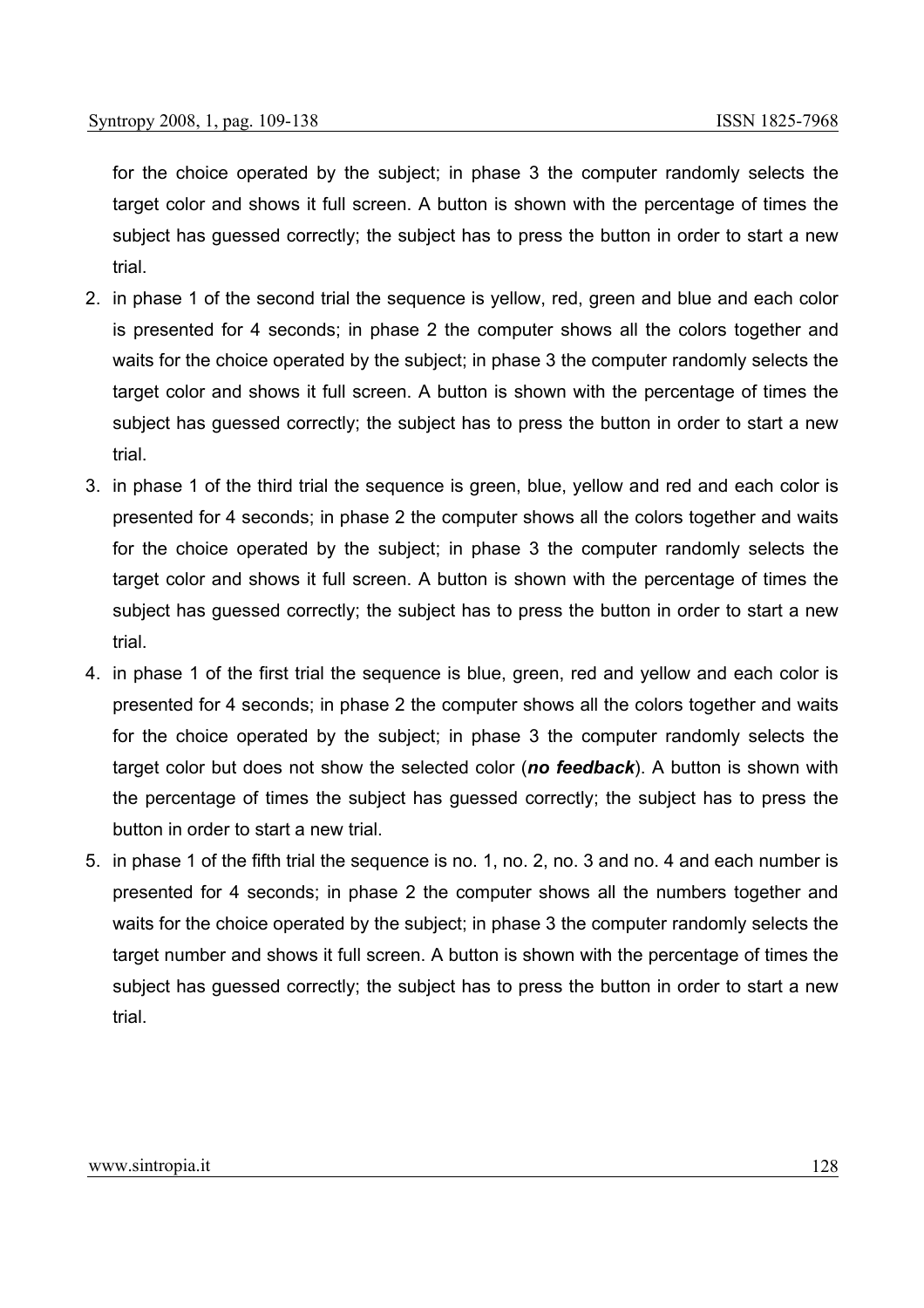| Phase 1                                          | Phase 2 | Phase 3                 |
|--------------------------------------------------|---------|-------------------------|
| Image presentation<br>and heart rate measurement | Choice  | <b>Random Selection</b> |
|                                                  |         | ▀                       |

| <b>Trial 1</b> |           |           |           |                                            |                                          |
|----------------|-----------|-----------|-----------|--------------------------------------------|------------------------------------------|
| Image 1        | Image 2   | Image 3   | Image 4   |                                            |                                          |
|                |           |           |           | $\frac{1}{2}$<br>$\equiv$<br>-<br>$\equiv$ | - Har indovinate 1 volta su 1 - Contraus |
| 4 seconds      | 4 seconds | 4 seconds | 4 seconds |                                            | Feedback                                 |
|                |           |           |           |                                            |                                          |



| Image 1   | Image 2   | Image 3   | Image 4   |                                                                       |                                         |
|-----------|-----------|-----------|-----------|-----------------------------------------------------------------------|-----------------------------------------|
|           |           |           |           |                                                                       |                                         |
|           |           |           |           | $\blacksquare$<br><b>CONTENTS</b><br><b>January</b><br><b>CONTENT</b> |                                         |
|           |           |           |           |                                                                       | Mat indicyteado 1 volta su Z - Continua |
|           |           |           |           |                                                                       |                                         |
| 4 seconds | 4 seconds | 4 seconds | 4 seconds |                                                                       | Feedback                                |

# **Trial 3**

| Image 1   | Image 2   | Image 3   | Image 4   |                                                                  |                                        |
|-----------|-----------|-----------|-----------|------------------------------------------------------------------|----------------------------------------|
|           |           |           |           |                                                                  |                                        |
|           |           |           |           | <b>STATES</b><br><b>District</b><br><b>STATE</b><br><b>COMMA</b> | Har indovinato 1 volta su 3 - Continua |
|           |           |           |           |                                                                  |                                        |
|           |           |           |           |                                                                  |                                        |
| 4 seconds | 4 seconds | 4 seconds | 4 seconds |                                                                  | Feedback                               |

## **Trial 4**

| Image     | Image 2   | Image 3   | Image 4   |                                     |                                        |
|-----------|-----------|-----------|-----------|-------------------------------------|----------------------------------------|
|           |           |           |           |                                     |                                        |
|           |           |           |           |                                     |                                        |
|           |           |           |           | $\frac{1}{2}$<br>-<br>-<br>$\equiv$ | Hai indovinato B volte au 6 - Continua |
|           |           |           |           |                                     |                                        |
|           |           |           |           |                                     |                                        |
| 4 seconds | 4 seconds | 4 seconds | 4 seconds |                                     | <b>NO Feedback</b>                     |

# **Trial 5**

| Image 1   | Image 2   | Image 3    | Image 4                           |                                                                           |                 |
|-----------|-----------|------------|-----------------------------------|---------------------------------------------------------------------------|-----------------|
|           |           |            |                                   | <b>Stationary</b><br><b>Terry L. Z.</b><br><b>Barn A.A.</b><br>Bears L.A. |                 |
| 4 seconds | 4 seconds | 4 seconds  | 4 seconds                         |                                                                           | <b>Feedback</b> |
|           |           | $T_0 h$ 10 | Trial used in the third eveniment |                                                                           |                 |

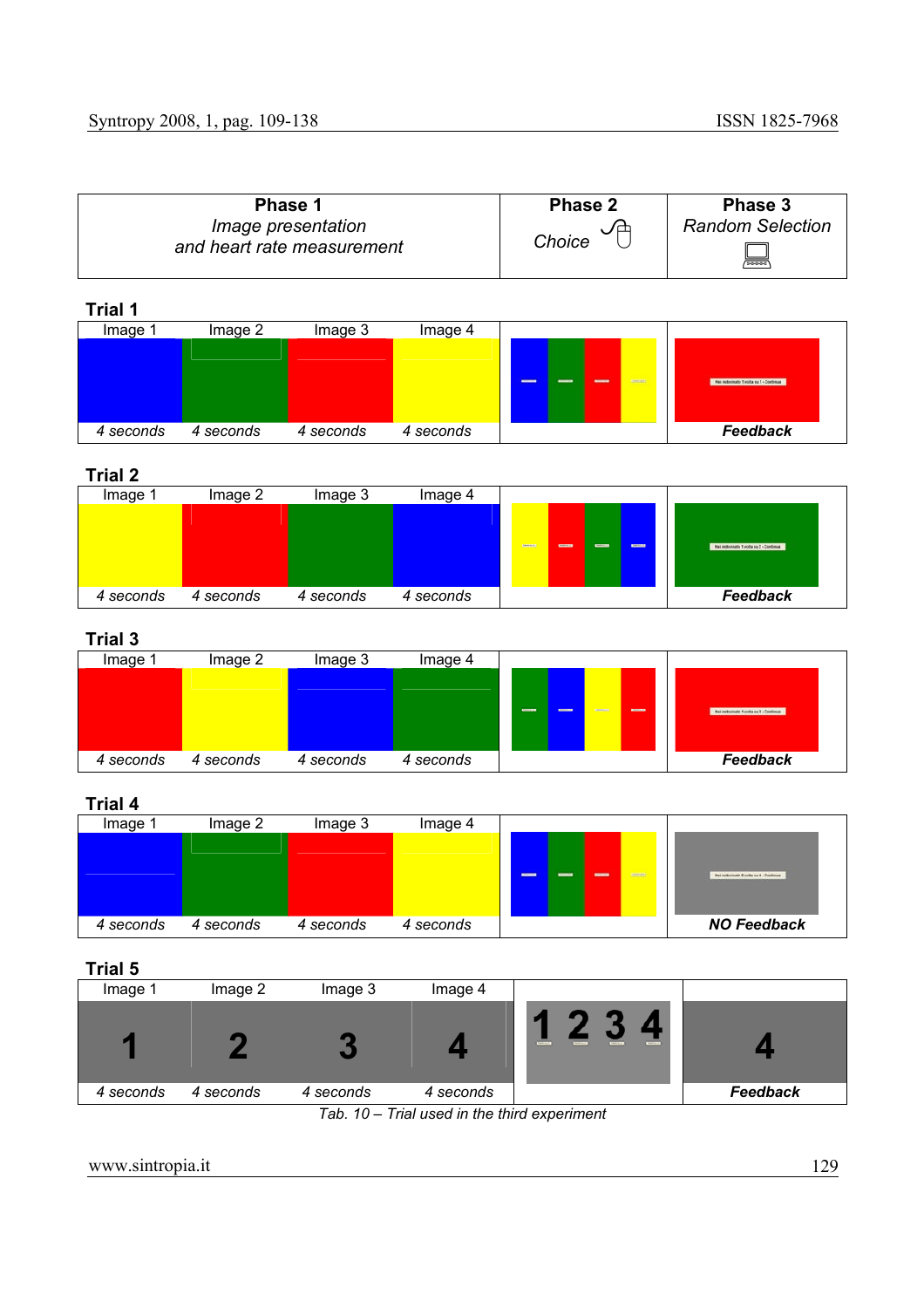This sequence of 5 trials was repeated for 20 times, reaching a total of 100 trials for each subject, for a total length of the experiment of slightly more than 45 minutes.

Heart rate is measured throughout all the experiments every second.

It is important to remember that the choice operated by the computer is perfectly random (and not pseudorandom) as the interaction with the built-in clock depends on the moment in which the subject performs the choice of the stimulus.

## *- Results*

The sample was of 23 subjects, 14 females and 8 males, ranging from 16 to 61 years of age. The data analysis was carried out twice, once considering the second heart rate measured during the stimulus presentation, and the second time considering the third heart rate (4 heart rates were measured for each stimulus). In both data analyses 400 heart rate measurements were taken into account for each subject. As a whole the total number of cases (n) was 400 x 23 = 9,200. The difference among the heart rates was studied using the t of Student test. This test reaches statistical significance of:

- 5% with values equal or exceeding 1.96;
- 1% with values equal or exceeding 2.576;
- 1/1000 with values equal or exceeding 3.291.

## *- Results for the first 3 trials (colors with feedback)*

Table 11 shows a strong statistical significance for targets placed in the last position, just before the feedback. Heart rate measurements go from an average of 78.78, observed for non targets, to 80.37, observed for targets.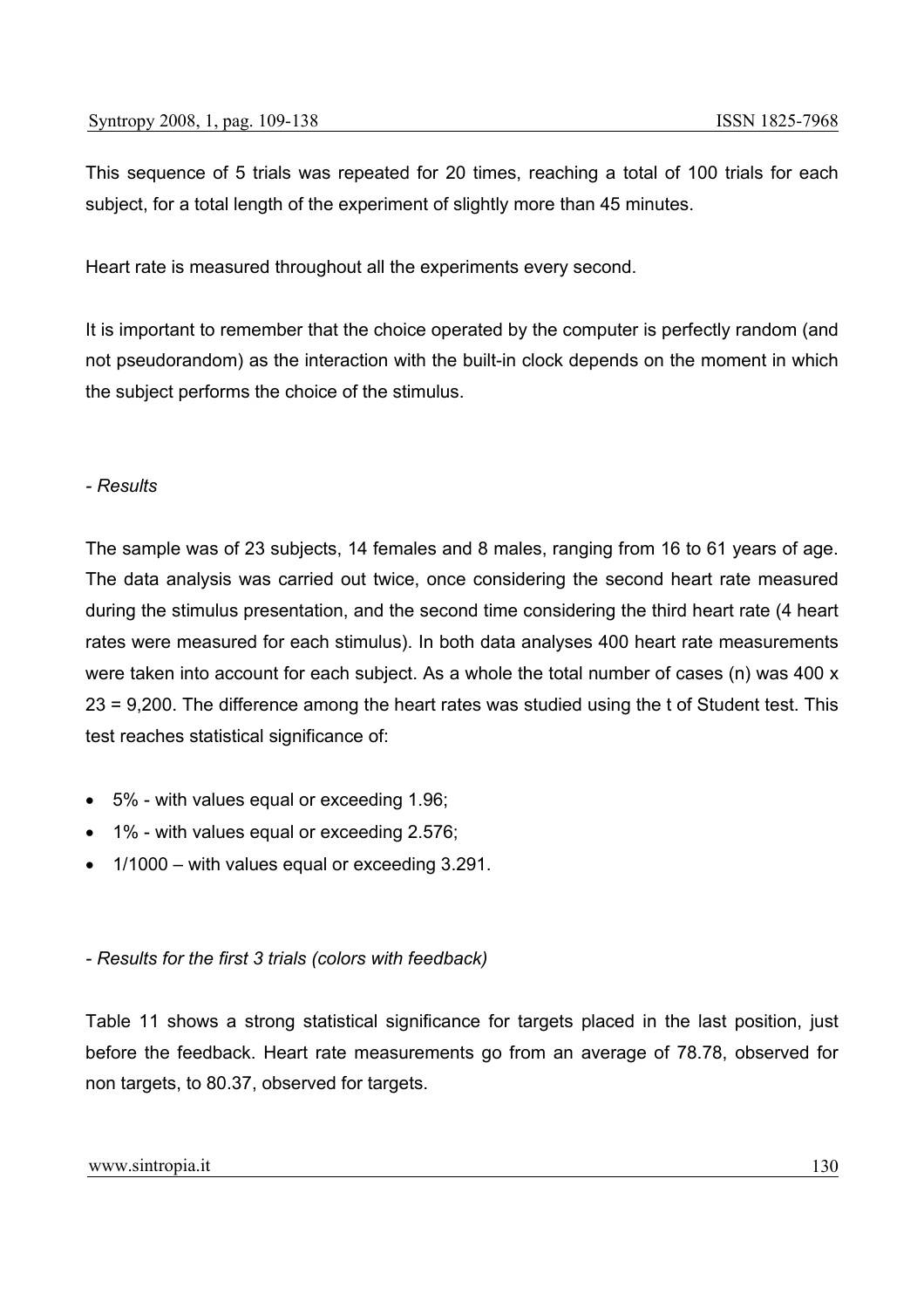|                                                              | Statistical significant differences between targets and non targets |  |  |  |  |
|--------------------------------------------------------------|---------------------------------------------------------------------|--|--|--|--|
| using the t of Student                                       |                                                                     |  |  |  |  |
| (first 3 trials)                                             |                                                                     |  |  |  |  |
| 4 O                                                          |                                                                     |  |  |  |  |
| no                                                           |                                                                     |  |  |  |  |
| $\overline{3}$ <sup>o</sup>                                  |                                                                     |  |  |  |  |
| $\mathbf{\Lambda}^{\circ}$<br>6.445                          |                                                                     |  |  |  |  |
| la tha last nasilism a statistically sixuifisent differences |                                                                     |  |  |  |  |

*Tab. 11 – In the last position a statistically significant difference of p<0,001 (t of student 6,445) was observed*

As noticed in the previous two experiments the effect tends to counterbalance on different colors; in some colors and positions an increases in the measurement of the heart rate is observed, in other colors and positions a decrease is observed. The effect observed in table 11 is also observed in the  $5<sup>th</sup>$  trial, in which numbers were presented instead of colors.

## *- Results of the first 4 trials (colors)*

Table 12 shows that the effect on colors changes according to their position in the sequence. It is important to remember that while in the first 3 trials the computer shows the feedback, in the fourth trial the feedback is not shown. In this last trial no statistically significant differences were observed between target and non target colors. This result confirms the fact that when the feedback is not shown (in phase 3) the effect (in phase 1) disappears.



*measured with t of Student*

The absence of the effect in the fourth trial leads to the exclusion of causes which could be previous to the effect. The hypothesis of an anticipatory effect seems to be confirmed.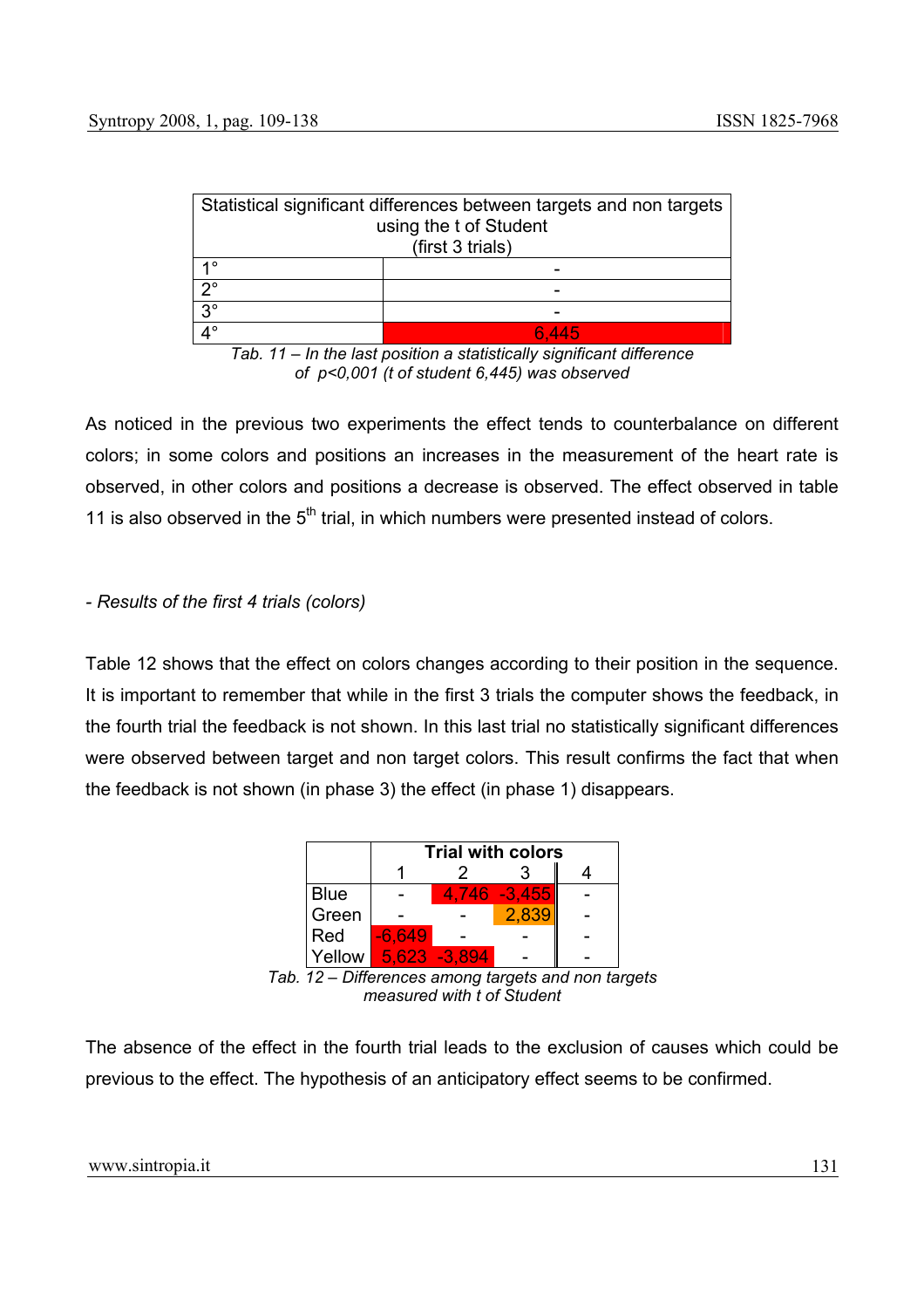#### *- Fifth trial (numbers)*

The fifth trial shows a strong effect (t of Student -5.7) only on targets associated to the last position (number 4). This result supports the hypothesis that the effect is stronger when the stimulus is closer to the feedback.

#### *- Considerations*

The probability of choosing a target is always the same, and each stimulus should at the end show a frequency distribution similar to the others. In this experiment, as was also done in the other two experiments, it was checked if the distribution of the targets is flat. In this experiment the blue was chosen as a target 547 times, green 591, red 563 and yellow 599. This distribution meets the expectations of a random sequence.

Differences emerged among the data which was collected in the experiments conducted in the laboratory of the Department of Psychology in Rome and experiments conducted at home. Statistical significance is stronger in the data collected at home, and subjects in the experiments conducted in the laboratory of the Department of Psychology showed a tendency to guess less correctly. While at home subjects guessed on an average correctly more than 26%, in the laboratory of Psychology the percentage dropped to 23%. This data seems to confirm the hypothesis that emotionally resonant environments can favor the propagation of signals based on emotions and therefore reinforce anticipatory effects.

In this experiment other controls were added in order to check possible artifacts. For example at the end of the experiment, other selections of targets were added to the data file. No statistically significant result was observed among these "invented" targets and non targets. This test showed that statistically significant differences do not emerge, in this experiment, as a consequence of pure chance.

#### www.sintropia.it 132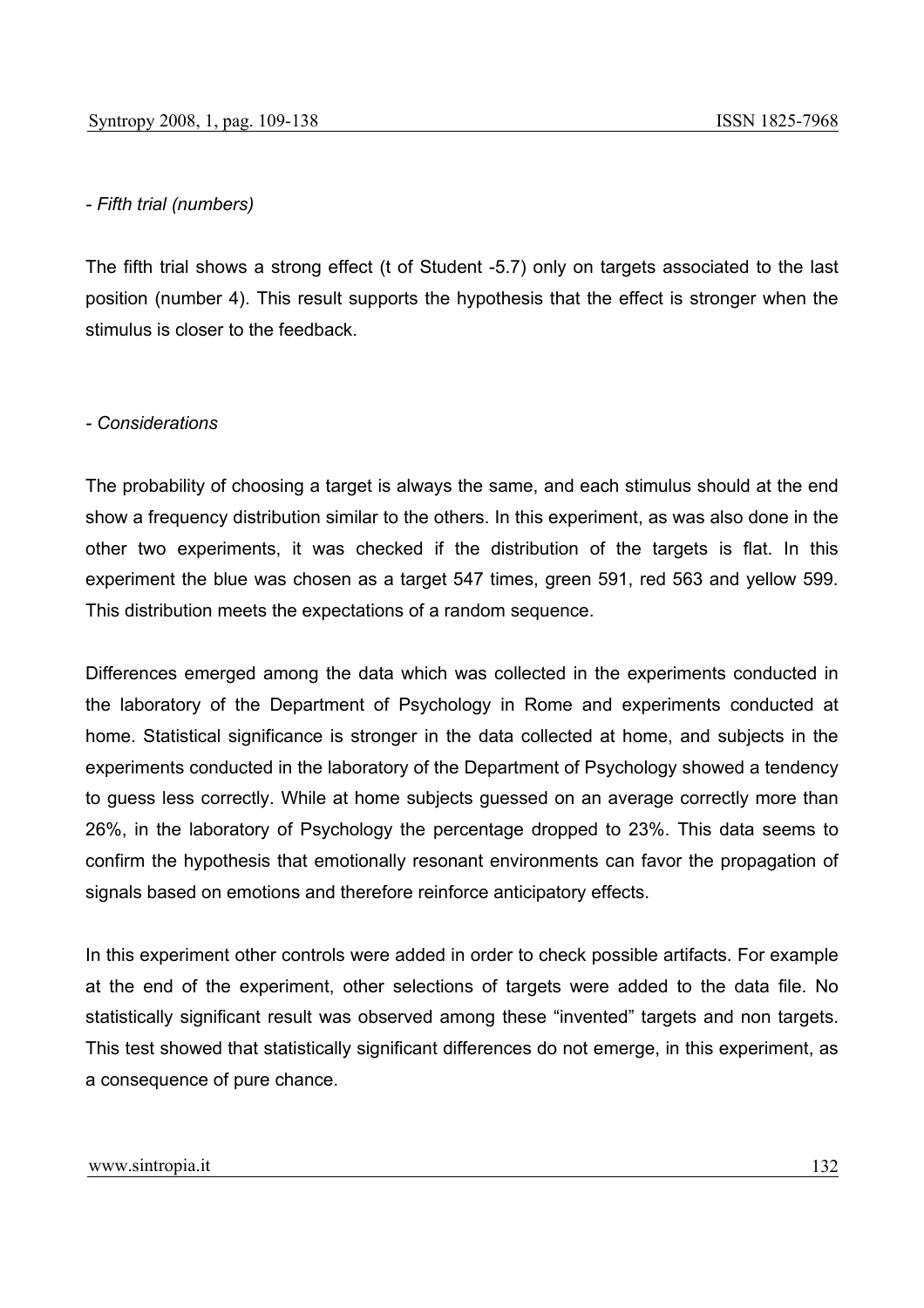## **4. Conclusions: time symmetry, supercausality and retrocausality**

Changes of paradigm often coincided with counterintuitive discoveries:

- It was intuitive to imagine Earth to be flat, but counterintuitive to imagine it round;
- It was intuitive to imagine the Sun orbiting around the Earth, but counterintuitive to imagine the Earth orbiting around the Sun.

Nowadays it is intuitive to imagine time which flows from the past to the future, but counterintuitive to imagine that past, present and future coexist!

Einstein's relativity started a new description of reality which is symmetrical in respect of time: on one side energy and waves which propagate from the past to the future, on the other side energy and waves which propagate backwards in time from the future to the past, and which we experiment as *attractors*. Einstein used the term *Übercausalität* (supercausality) to refer to this new model of causality.

The formula  $E = mc^2$ , usually attributed to Albert Einstein, was first published by Oliver Heaviside in 1890, improved by Henri Poincaré (1900) and Olinto De Pretto (1903), and became famous with Einstein's special relativity (1905), where it was integrated with the momentum in the energy/momentum/mass equation:

$$
E^2 = c^2 p^2 + m^2 c^4
$$

In this equation energy (*E*) is the sum of the momentum (*p*) and in the mass (*m*) multiplied by the speed of light (*c*). It is important to note that this equation is a second order equation which requires the use a square root in order to obtain the value of *E*, the energy of the object. Square roots always yield two solutions, one positive and one negative. For example the number 4 can be the result of  $+2^2$  or  $-2^2$ . For this reason when the square root of a number is calculated the result is always dual: negative and positive. As a consequence of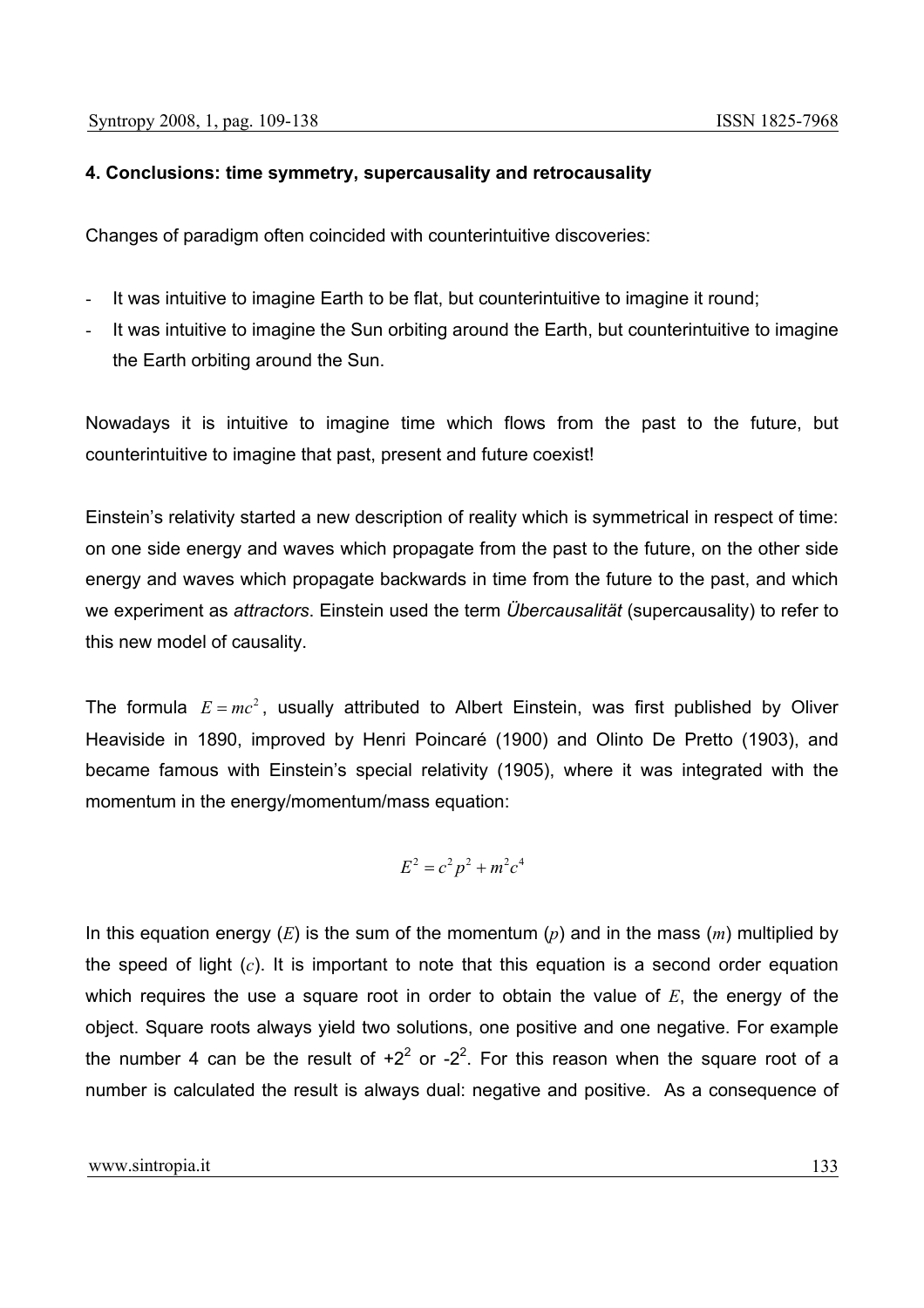this fact the outcome of the energy/momentum/mass equation is always dual: one positive (*+E*) and one negative (*-E*).

It is important to note that according to special relativity:

- The positive solution  $(+E)$  describes energy which propagates in the familiar direction, from the past to the future;
- The negative solution (*-E*) describes energy which propagates backwards in time, from the future to the past.

The negative solution was considered to be impossible, unphysical, an absurd mathematical solution, as it was considered impossible that causes could be placed in the future and act backwards in time. This contradictory solution was solved saying that when the momentum (*p*) is equal to zero, in all those systems which share the same momentum with the observer,  $c^2 p^2 = 0$  and the energy/momentum/mass equation simplifies to  $E^2 = m^2 c^4$  which under square root becomes  $E = mc^2$  (Einstein's famous equation). But it is important to note that also in this case this equation should keep track of the dual solution: one negative  $-E = -mc^2$  and one positive  $+E = +mc^2$ .

In 1924 Wolfgang Pauli (Nobel prize 1945 in physics), studying the spin associated to the electrons, discovered a momentum (*p*) which can never be equal to zero, and which is a basic element of matter. Even an object which is perfectly still has a momentum which derives from the spin of electrons. As a consequence of this discovery the energy/momentum/mass equation could not be simplified, at least in the sub-atomic world.

In 1926 Klein and Gordon united the energy/momentum/mass relation (special relativity) with Schrödinger's wave equation (quantum mechanics) obtaining the following equation:

$$
E\psi=\sqrt{p^2+m^2}\psi
$$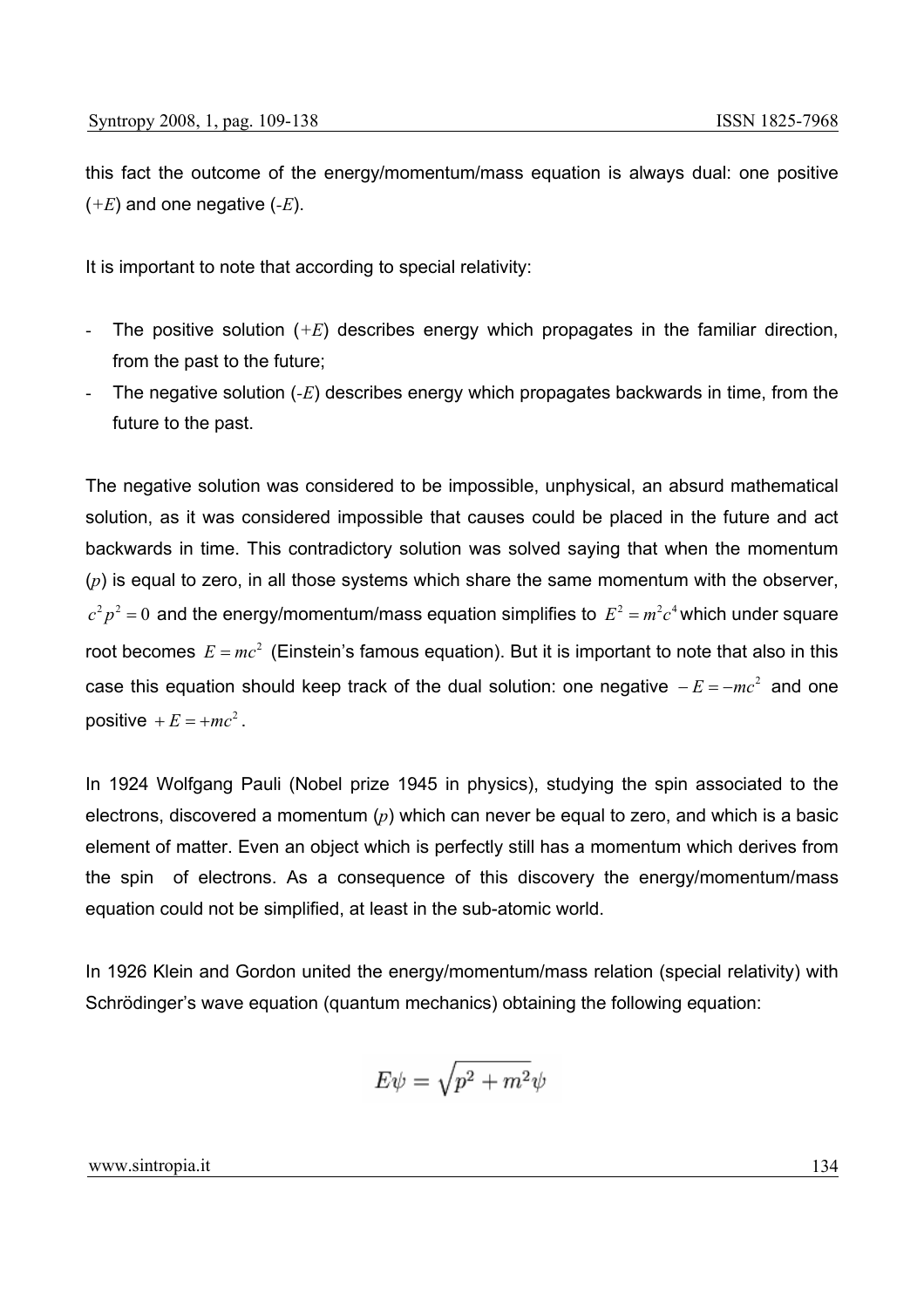The solution of Klein and Gordon's equation depends on a square root which always leads to a dual solution: one positive (*+EΨ*), in which waves propagate from the past to the future, and one negative (*-EΨ*), according to which waves propagate backward in time, from the future to the past.

In 1928 Paul Dirac tried to remove the unwanted negative solution, which propagates backwards in time, by applying the energy/momentum/mass equation to the study of relativistic electrons. With great disappointment he was faced again with the dual solution: positive electrons and negative electrons (the anti-particle of the electron).

The anti-particle of the electron, which was first named neg-electron by Dirac, was experimentally observed by Carl Anderson in 1932 and named *positron*. In this way Anderson become the first person to demonstrate the existence of the negative solution, which propagates backward in time: not only a strange mathematical solution, but an essential part of reality. From Dirac's equation a universe constituted by matter, which moves forward in time, and antimatter, which moves backward in time, emerges.

Roger Penrose in his book "The Road to Reality" (Penrose, 2005) underlines that usually physicists tend to reject as "unphysical" any solution which contradicts classical causality, according to which causes always precede effects. Any solution which makes it possible to send a signal backward in time is usually rejected. Even if Penrose chooses to reject the negative solution of the energy equation, he states that this refusal is a consequence of a subjective choice, towards which other physicists have different opinions.

Penrose dedicates nearly 200 pages of his book to the paradox of the negative solution. According to Penrose it is important that the value of *E* is always positive because negative values of *E* lead to catastrophic instabilities in the Standard Model of sub-atomic physics. Unfortunately in relativistic particles both solutions of the equation need to be considered as a possibility, even a non physical negative energy has to be considered as a possibility. This does not happen in non relativistic particles. In this last case, the quantity is always defined as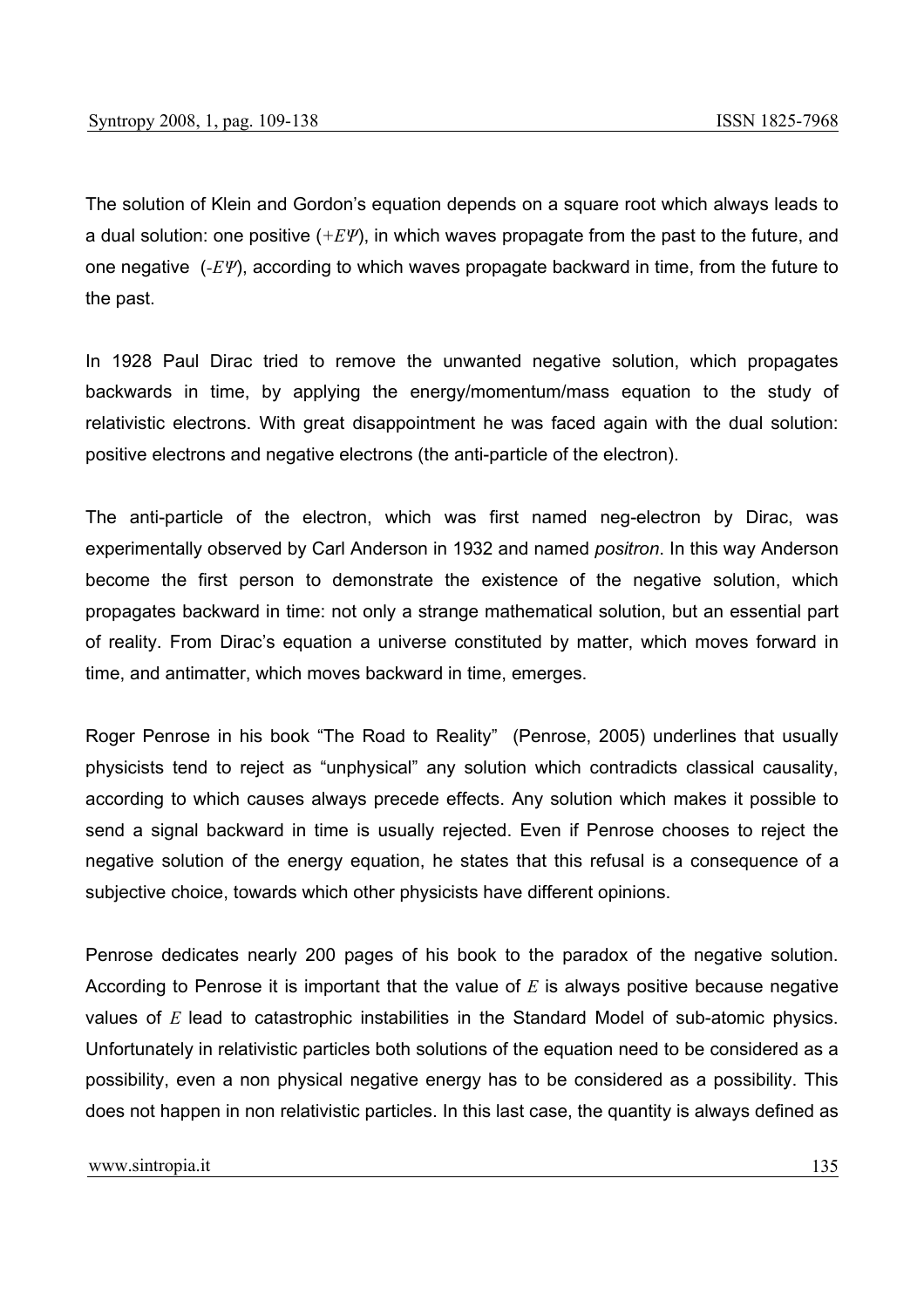positive, and the embarrassing negative solution does not appear. Penrose adds that the relativistic version of Schrödinger's equation does not offer a procedure in order to exclude the negative solution. In the case of a single particle this does not lead to any real problem, however when particles interact, the wave function cannot yield only the positive solution. This creates a conflict with the law of classical causation. In order to remove the embarrassing negative solution Dirac suggested in 1931 an hypothesis which Penrose describes simply as crazy. Dirac used Pauli's principle, according to which two electrons cannot share the same state, in order to suggest that all the states of negative energy are occupied, forbidding in this way any interaction between the positive and negative states of matter. This ocean of negative energy which occupies all positive states is called *Dirac sea*. On this assumption is based the Standard Model of physics.

Even if classical physics rejects the negative solution of energy and the possibility of retrocausality, several respected scientists have worked and are working on this possibility.

A classical example are Feynman's diagrams of electron-positron annihilation. According to which electrons are not destroyed by the contact with positrons, but the release of energy is caused by the fact that electrons change direction in time, becoming positrons. When Feynman's diagrams are interpreted they imply necessarily the existence of retrocausality (Feynman, 1949).



John Archibald Wheeler and Richard Feynman suggested to use the solution of the "anticipated waves", waves which move backward in time, in order to solve Maxwell equations. Feynman has also used the concept of retrocausality in order to produce a model of the positrons which reinterprets Dirac's hypothesis on the sea of negative energy which occupies all possible states. In this model, electrons which move backward in time would acquire positive charges (Wheeler 1945).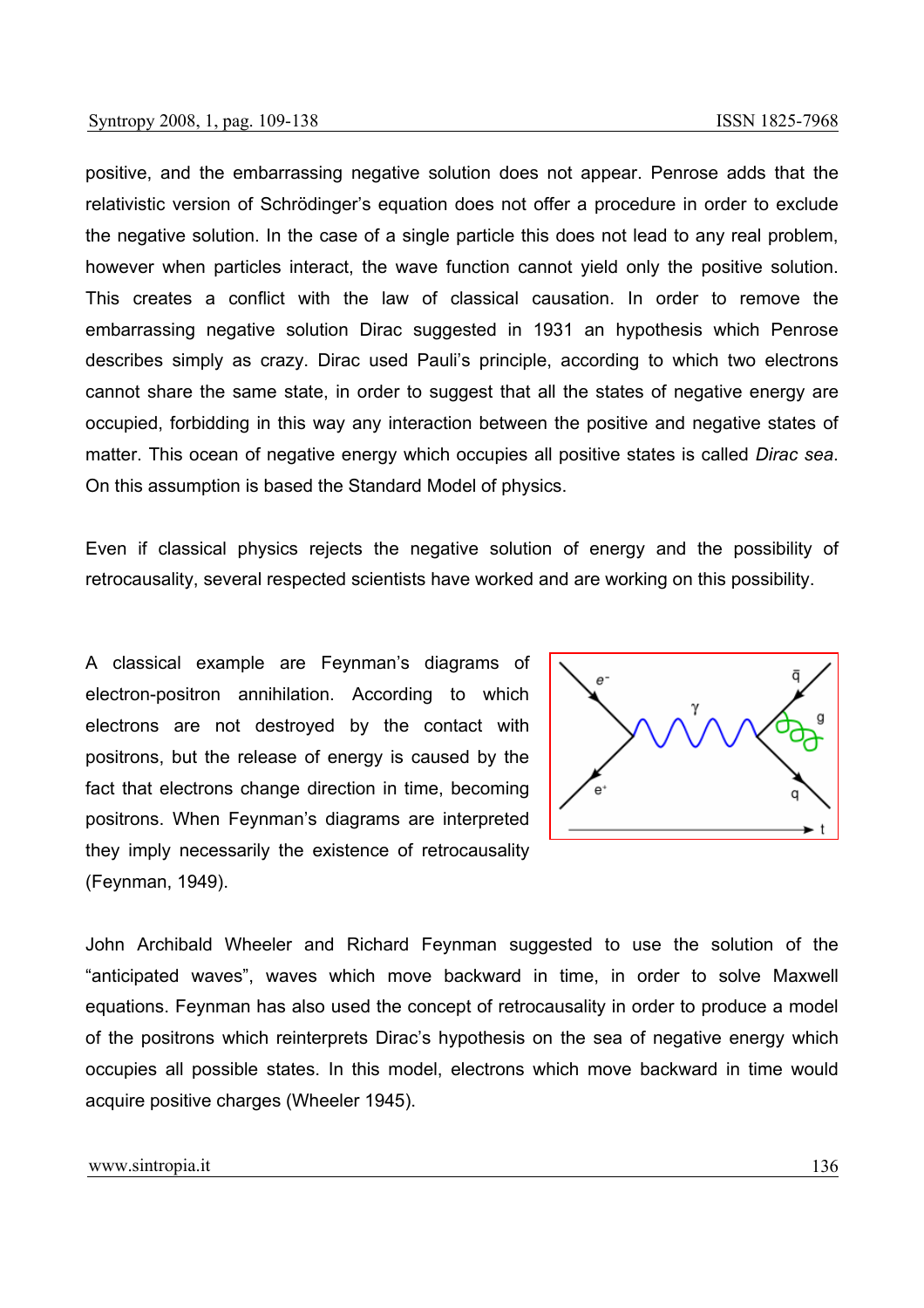Yoichiro Nambu (Nobel 2008 in physics) has applied Feynman's model to the processes of annihilation of particle-antiparticle couples, arriving at the conclusion that it is not a process of annihilation or creation of couples of particles and antiparticles, but simply a change of time direction of particles, from the past to the future or from the future to the past (Nambu 1950).

Costa de Beauregard used the concept of retrocausality in order to explain entanglement (de Beauregard, 1977) and in June 2006 the American Association for the Advancement of Science organized a conference on retrocausality at the University of San Diego in California.

As it is possible to see, the idea that time is unitary and that the arrow of time can be inverted is quite a recent one. The concept of retrocausality can be considered a direct consequence of special relativity.

Until the XIX century, time was considered to be irreversible, a sequence of absolute moments. In 1954 the philosopher Michael Dummet showed that there is no philosophical contradiction in the idea that effects can precede causes (Dummet, 1954). More recently, Jan Faye of the University of Copenhagen argued that even if it will not be possible to organize time travel at the macroscopic level, this fact does not exclude that retrocausality can act at other levels (Faye, 1994), and Jeanne Peijnenburg uses the concept of retrocausality in order to describe and redefine the cognitive processes of perception (Peijnenburg, 1999).

# **7. Bibliography**

- de Beauregard, Costa (1977). "Time Symmetry and the Einstein Paradox". Il Nuovo Cimento (42B).
- Dummett M. (1954), *Can an Effect Precede its Cause*, Proceedings of the Aristotelian Society (Supp. 28).
- Einstein A. (1916), *Relatività, esposizione divulgativa,* Universale Bollati Boringhieri, Torino 1967.
- Fantappiè L. (1993), *Conferenze scelte,* Di Renzo Editore, Roma 1993.

#### www.sintropia.it 137